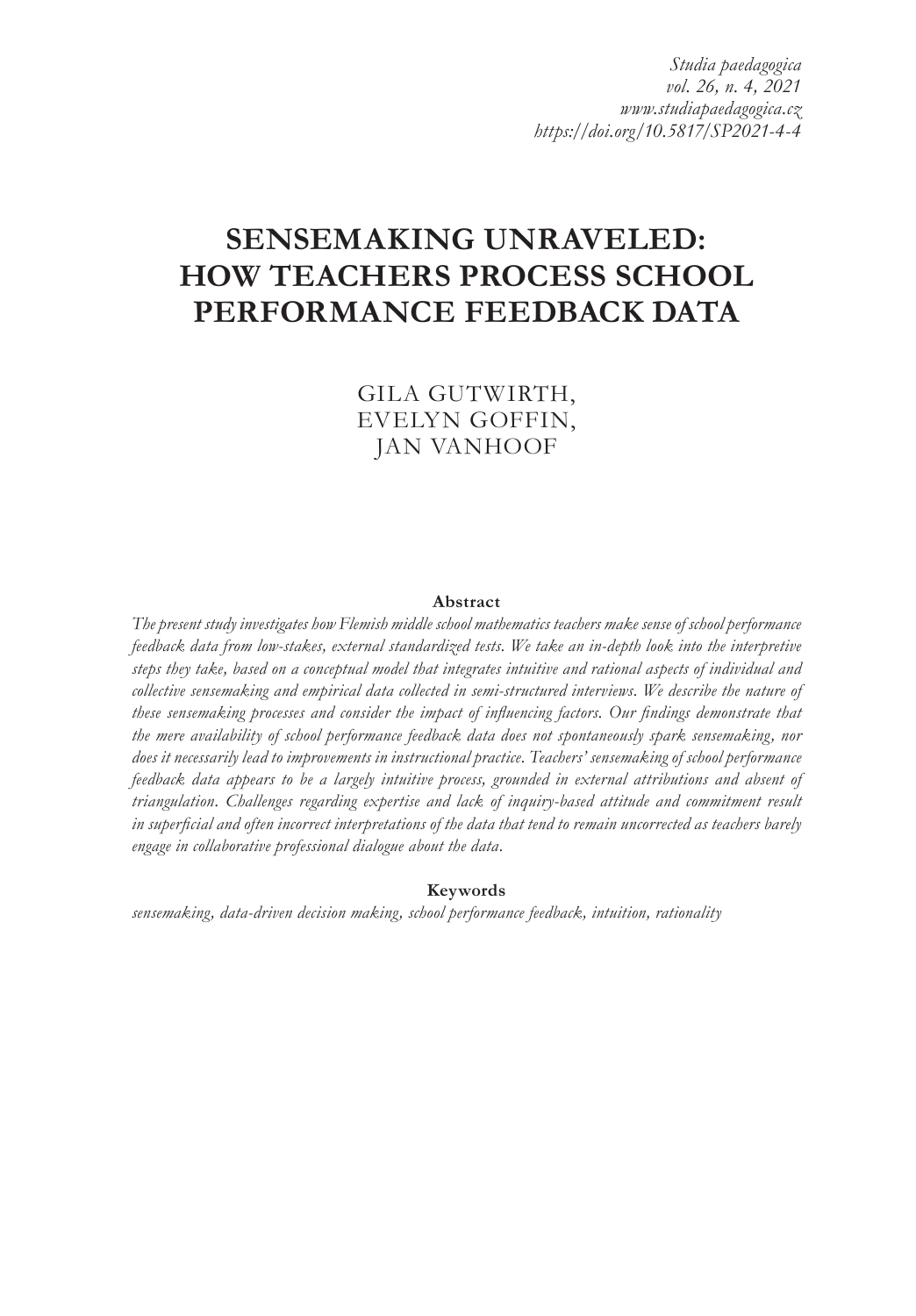#### **Problem Statement**

In recent decades, extensive decentralization and deregulation have resulted in a growing degree of autonomy for schools worldwide in terms of shaping their school policies. Policymakers assume that schools possess sufficient policy-making capacity to implement high-quality policies and to investigate and monitor their internal quality in a systematic way. Moreover, both in educational research and from a societal point of view, there is an increasing emphasis on informed school development that is based on objective, reliable, and valid data and not just on intuition and experience (Lai et al., 2014; Van Gasse et al., 2017). Educational professionals might use a host of data to inform policy and practice, including formal data such as school performance feedback or student achievement results from assessments, informal data such as classroom observations, and research evidence or even big data (Schildkamp, 2019). However, research shows that sustainable school development cannot be achieved by merely collecting and providing data (Vanlommel & Schildkamp, 2019). What raw data mean—what data mean in relation to pre-defined goals and how the data might serve to inform decisions and actions that effectively address school and student needs—is seldom self-explanatory: transforming data into information and subsequently into actionable knowledge requires recipients to *make sense* of the data within their own specific setting (Schildkamp et al., 2019).

Sensemaking is regarded as a crucial phase in the systematic, goal-oriented, and iterative process that is data-based decision making (DBDM) (Schildkamp et al., 2013; Verhaeghe et al., 2010). It involves actively analyzing data, forming interpretations, and making inferences (Coburn & Turner, 2011; Mandinach & Gummer, 2016; Schildkamp, 2019; Spillane & Miele, 2007; Vanlommel & Schildkamp, 2019). This interpretive process is neither straightforward nor exclusively rational (Bertrand & Marsh, 2015; Vanlommel & Schildkamp, 2019). Moreover, since individual sensemakers each have their own specific frame of reference and prior experiences that form personal, subjective lenses, the same data can come to hold different meanings for different educational professionals. Research therefore attests to the importance of collective sensemaking in DBDM in schools (Mandinach & Schildkamp, 2021). Collective sensemaking is a process of co-construction that takes shape in social interactions. With regard to teachers' team-level sensemaking, Bolhuis et al. (2016) referred to the positive impact of cognitive conflict: the tension created by divergent knowledge and assumptions between participants and by discrepancies between known and new information. Provided that cognitive conflict is embedded in a constructive collaboration based on openness and trust, it can lead to possible adjustments of instruction and learning, but this requires a profound professional dialogue among teachers.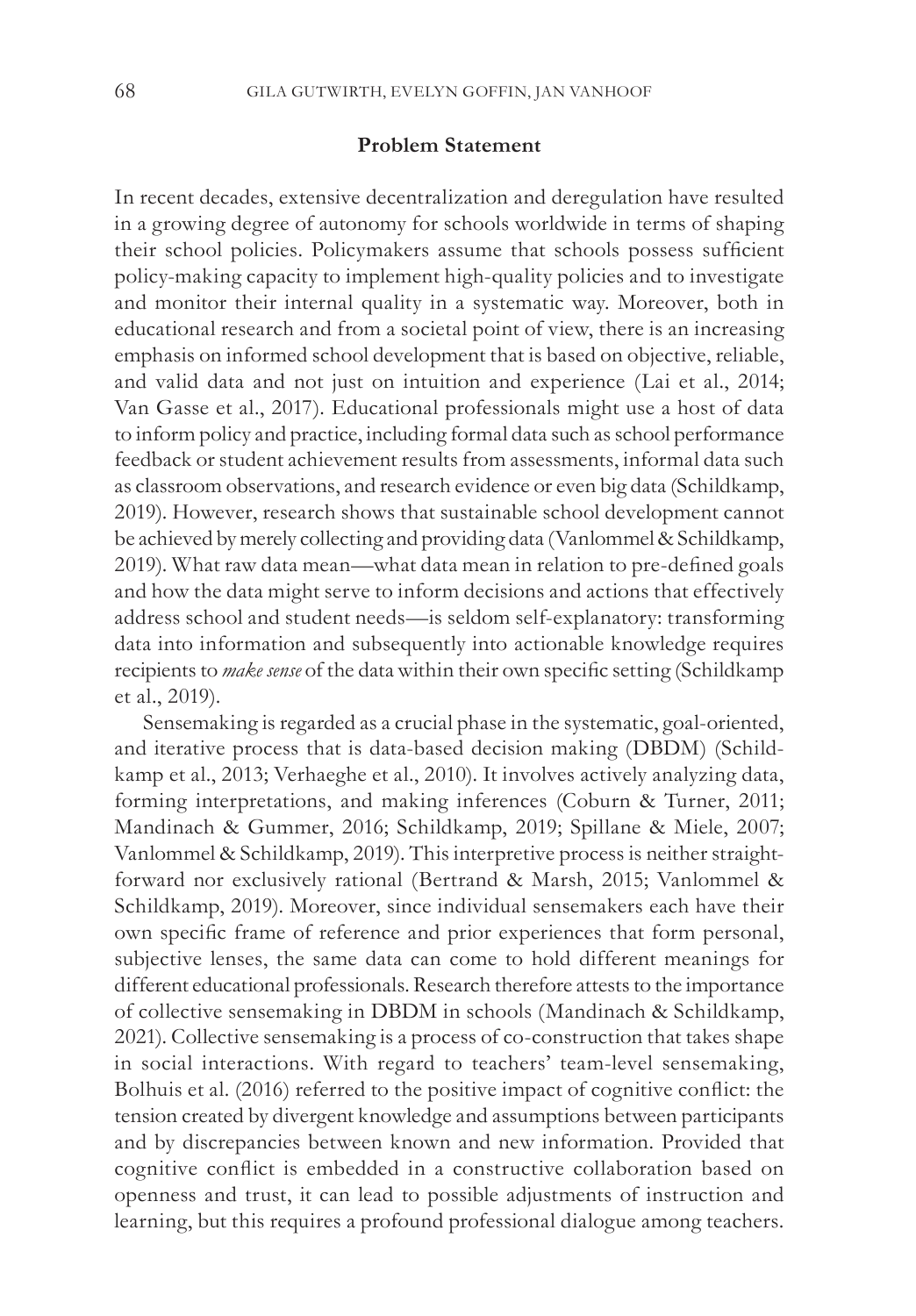However, research shows that this is the exception rather than the rule, resulting in superficial short-term solutions and quick fixes (Mausethagen et al., 2019).

The present study is a response to researchers' calls for more insight into the sensemaking process in DBDM (Mandinach & Schildkamp, 2021; Schildkamp, 2019). Our primary research aims are to investigate the interpretive steps teachers take when they make sense of data and to tap into the way teachers' individual sensemaking is embedded in collective sensemaking processes within their schools. In addition, we want to explore the impact of a number of explanatory variables on individual and collective sensemaking. A wide range of factors have been found to impact DBDM, including factors at the user level, the organization level, and the level of the data (systems) themselves (Bolhuis et al., 2016; Schildkamp et al., 2019; Van Gasse et al., 2015; Vanhoof et al., 2011; Verhaeghe et al., 2010). Personal characteristics such as data users' attitudes, self-efficacy, and data literacy have been discussed (Bolhuis et al., 2016; Prenger & Schildkamp, 2018; Van Gasse et al., 2015, 2017; Verhaeghe et al., 2010), as has the impact of collaboration on teachers' individual data use (Van Gasse et al., 2017) and contextual expectations such as the stakes associated with assessment or accountability structures in educational systems (Datnow & Park, 2018; Van Gasse et al., 2014; Vanlommel & Schildkamp, 2019). The relational factors that may affect data use in general and the sensemaking phase in particular have been less extensively explored.

With a qualitative, interview-based inquiry into teachers' individual and collective sensemaking, we want to address these knowledge gaps. We will do so by exploring a phase of sensemaking in relation to school performance feedback data—formal data, often achievement-based, that is confidentially provided to schools by an external party for self-evaluation (Schildkamp & Teddlie, 2008; Visscher & Coe, 2003). Specifically, we zoom in on teachers' use of school performance feedback data from low-stakes standardized testing aimed at internal quality assurance in Flanders (the northern, Dutch-speaking region of Belgium). Many studies addressing aspects of individual and/or collective sensemaking were set in high-accountability educational systems (e.g., Datnow et al., 2012) or (other) high-stakes decision-making contexts (e.g., Vanlommel & Schildkamp, 2019). However, expectations regarding DBDM are also becoming more salient in contexts and systems traditionally marked by a lower degree of accountability, such as the research context of Flanders. Performing our research in a low-accountability setting will allow us to unravel sensemaking processes from a school improvement logic that is minimally conflated with external (accountability) expectations.

In summary, with this qualitative study, we intend to examine how teachers make sense of school performance feedback data of standardized tests, and how this sensemaking process unfolds within the complexity of teachers'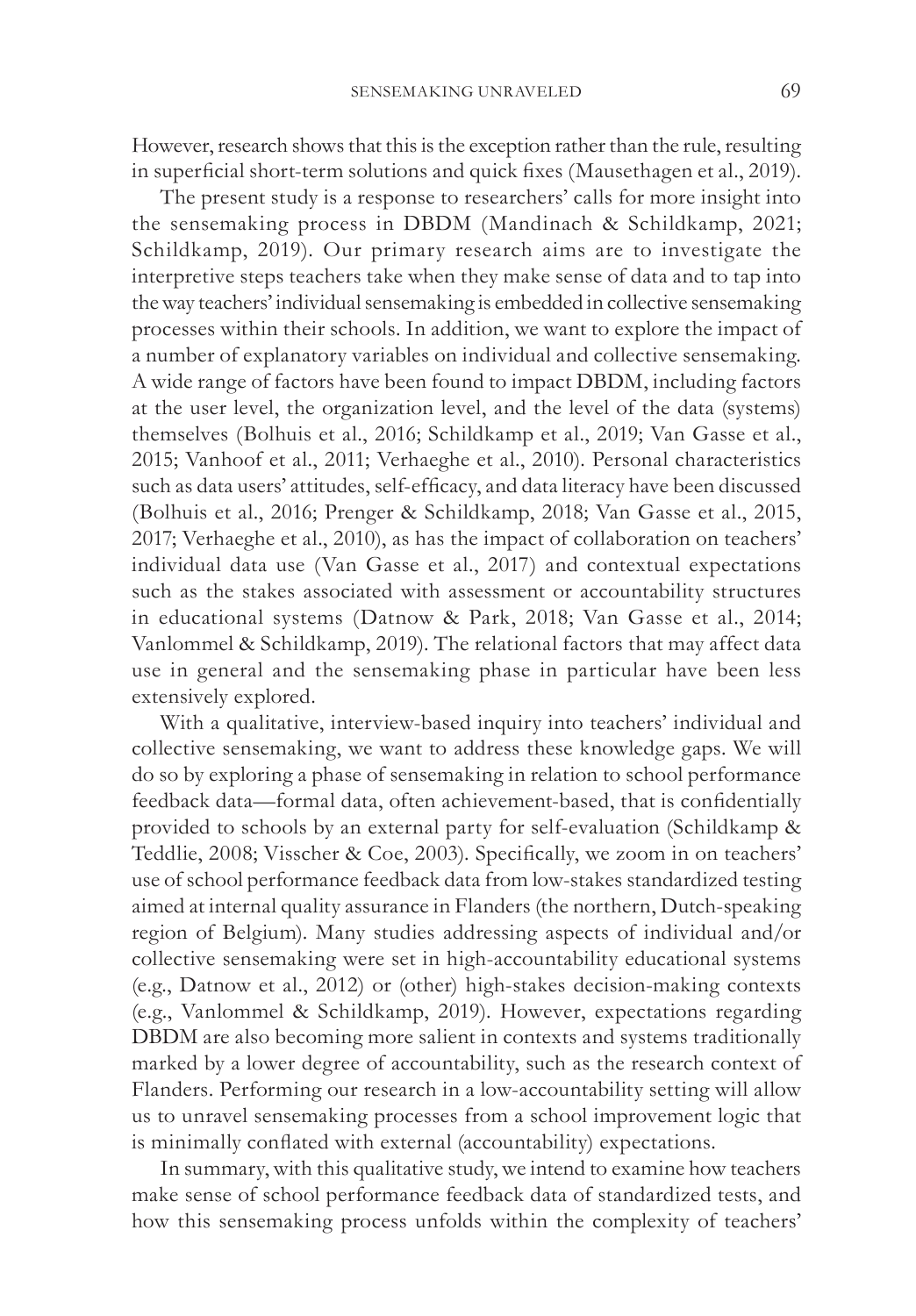own school (team) context. In addition, we investigate whether certain explanatory variables have an impact on individual and collective sensemaking. This translates into the following research questions:

- 1) How do teachers individually and collectively make sense of school performance feedback data?
- 2) Which factors promote or hinder teachers' sensemaking of school performance feedback data?

#### **Theoretical Framework**

We intend to investigate what happens in terms of sensemaking when teachers are confronted with school performance feedback data; specifically, we examine how they engage with personalized feedback reports that provide output results. For the purposes of this investigation, we conceptualize sensemaking by teachers within the cycle of improvement-oriented data use as *a continuous process in which teachers, from their own frame of reference and (school) context, individually and in interaction, notice and interpret information from school performance feedback data in a manner that will enable them to transform their schools' results into decisions and actions aimed at improving instructional practice and student achievement.* 

In the following paragraphs, we unpack and substantiate the different components of our proposed conceptualization. We start by generally situating the sensemaking construct and a number of its central tenets, grounded in insights from cognitive and social psychology as well as literature on organizational change and knowledge management. Next, we distinguish between individual and collective sensemaking. In terms of individual sensemaking, we will look at the interpretive steps teachers take when engaging with the data, i.e., how they notice specific elements or cues and subsequently interpret these cues by framing them and by forming a judgment (Coburn & Turner, 2011; Spillane & Miele, 2007). In order to account for the fact that (individual) sensemaking involves intuitive as well as rational processes, and in line with prior sensemaking research, we will employ a dual-processing perspective (Kahneman & Frederick, 2005; Vanlommel et al., 2017). In terms of collective sensemaking, we explore the nature and affordances of professional dialogue (Gergen et al., 2004; Tsoukas, 2009). After all, discussing sensemaking in the context of DBDM in schools needs to take into account the fact that data use is rarely an isolated activity (Schildkamp, 2019). Moreover, individual data processing is shaped by the context and social environment of the sensemaker (Coburn & Turner, 2011; Spillane, 2012). Finally, our selection of influencing factors to explore is focused primarily on the relational factors that might shape sensemaking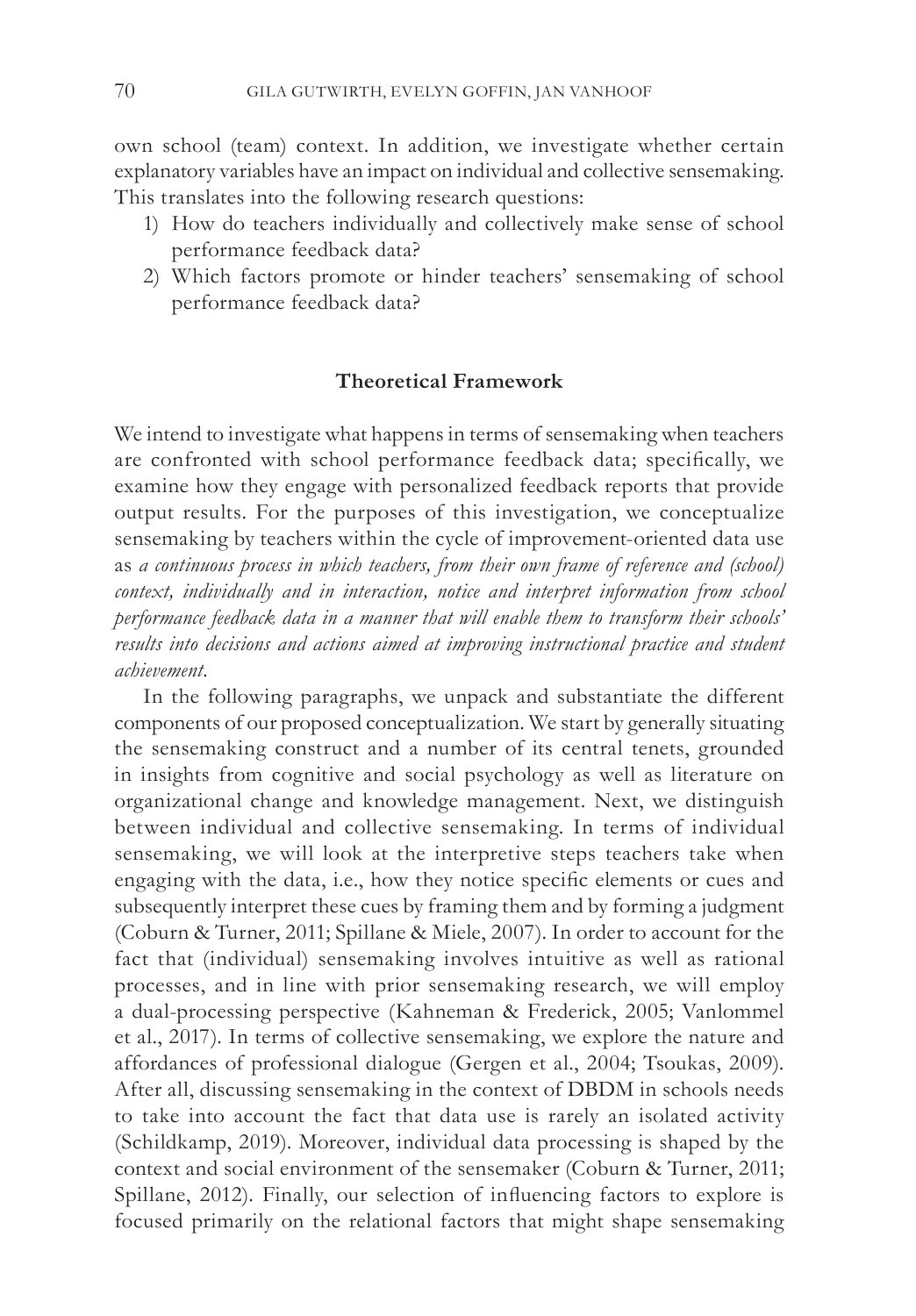and sensemaking outcomes in school teams, as the object of sensemaking under scrutiny in this study is formed by school performance feedback data. Our selection is based on the premise that collective inquiry is supported by the presence of sufficient human capital (pertaining to knowledge and expertise in participants) and social capital (pertaining to interaction between participants) (Christman et al., 2016).

#### **Defining Sensemaking**

The sensemaking construct has roots in literature on organizational change, crisis situations, information processing and workplace learning. Organizational psychologist Karl E. Weick (1995), historically regarded as one of the most influential sensemaking theorists, defines sensemaking as a social and continuous process in which people, from their own identities, retrospectively give meaning to cues and uncertainties in their environment, and proposes that (true) sensemaking leads to changes in beliefs or action. Broadly speaking, sensemaking thus has "outcomes" in the sense that it leads to some type of change in thought or behavior; it has cognitive, interpretive properties, as well as social, discursive properties; and it has a temporal dimension (Maitlis & Christianson, 2014).

Many theorists have elaborated on different aspects of sensemaking. Klein et al. (2007) discussed how sensemaking can be aimed at abstract or functional understanding of a situation or a novel set of data. In a DBDM discourse, we could connect those ideas of abstract vs. functional understanding to types of data use, such as to the distinction between conceptual and instrumental data use. Klein et al. (2007) regarded sensemaking primarily as a cognitive process, and discussed individual judgment, interpretation, and the role of internal mental models or the explanatory frames people use to interpret cues. Other authors, such as Cook and Gregory (2019), focused more on the discursive aspects of sensemaking, stating that sensemaking predominantly manifests itself through conversations and stories. Maitlis (2005) confirmed this social constructivist nature of the sensemaking process. In contrast, Klein et al. (2007) defined sensemaking as a cognitive process and focused on individual judgment, interpretation, and internal mental models. Hill and Levenhagen (1995) connected both views by stating that sensemaking consists of developing and formulating an individual vision or mental model that subsequently may serve to create support for one's views (sensegiving). Finally, regarding the temporal aspect of sensemaking, and in contrast to the original Weickian definition, authors such as Gephart et al. (2010) emphasized the prospective nature of sensemaking. They suggested that sensemaking is an ongoing and shared process in which meaning is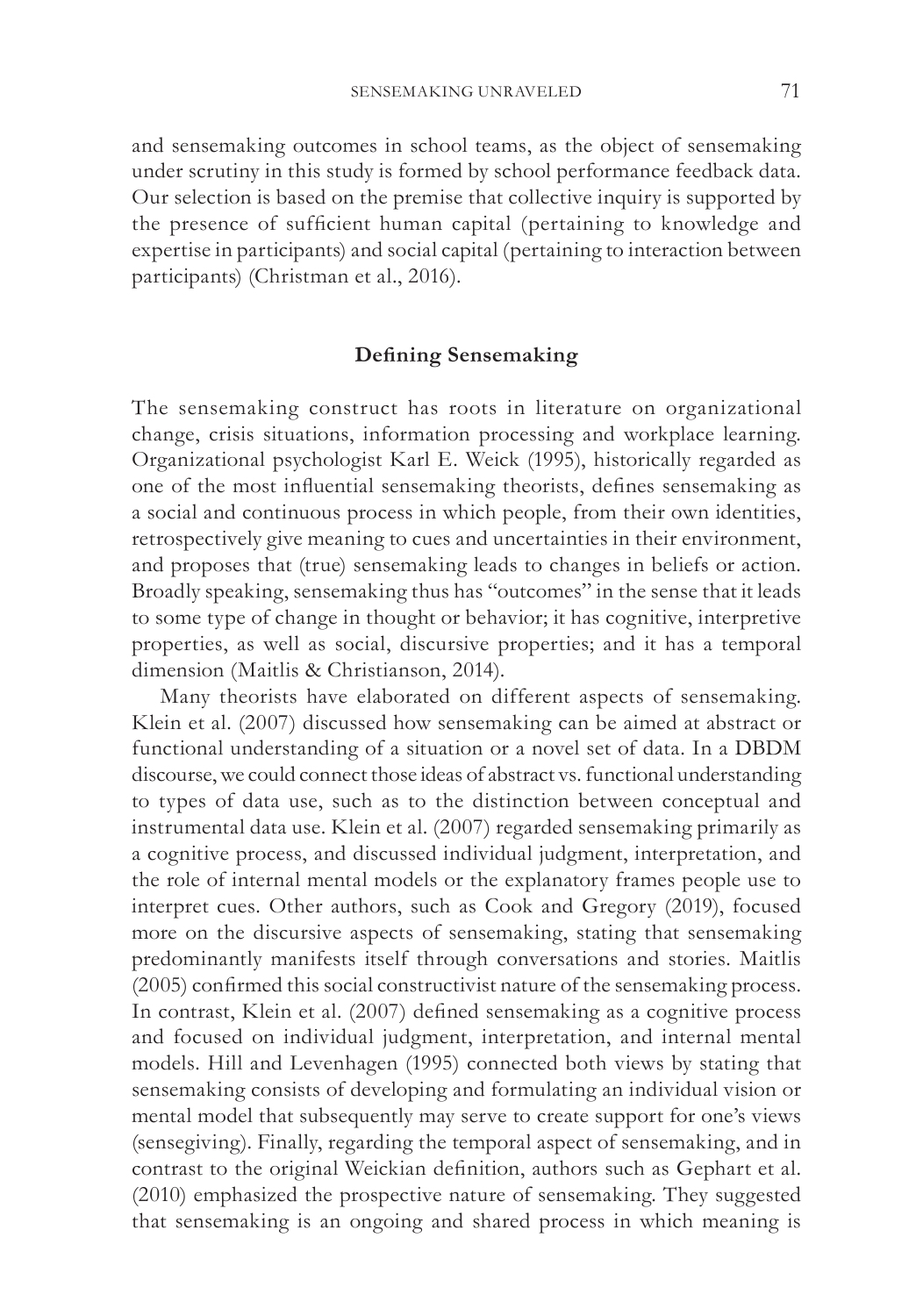produced, negotiated, and maintained through verbal and nonverbal communication, adding that sensemaking uses the past to give meaning to future actions in the present. Similarly, Weick et al. (2005) stressed the necessity of sensemaking in organizations in order to achieve long-term goals.

> *Interpretive steps in individual sensemaking, from a dual-processing perspective*

#### Noticing

While reading school performance feedback reports, each individual teacher will—from their personal prior knowledge, expertise, previous (work) experiences, their beliefs about high quality instruction and about specific students and class groups, their identity and emotions—quickly and unconsciously notice certain cues and relate them to information already stored in memory (Klein et al., 2007; Kudesia, 2017; Maitlis et al., 2013; Weick et al., 2005). Intuitively noticing, recognizing, and selectively paying attention to information in school performance feedback data occurs automatically and reactively. These selective perceptions focus attention and thought, causing other information to be ignored or less relevant information to be amplified. Since interpretations resulting from this fast, unconscious "System 1" thinking (Kahneman, 2011) are based on incomplete information and information intuitively selected from data—whether scientifically collected or not—they are not always accurate (Shleifer, 2012). Additionally, this partly explains differences in interpretations between teachers (Spillane et al., 2002). Noticing more complex or unexpected cues in a feedback report, however, requires mental effort: the activation of teachers' cognitive abilities through rational "System 2" thinking (Kahneman, 2011). Teachers will notice additional cues if they review and reflect on school performance feedback data more consciously and systematically (Cook & Gregory, 2019).

# Interpreting

# Framing

Several theories and models attempt to describe the process of individual sensemaking, including the internal conceptual changes that it entails and the cognitive mechanisms associated with it (Zhang & Soergel, 2016; Zhang & Soergel, 2019). According to the data-frame theory of sensemaking (Klein et al., 2007), everything revolves around the connection of data with cognitive frames or, put differently, categorizing cues or stimuli from data and connecting them with individuals' pre-existing and internalized cognitive frames.

Intuitively noticing and recognizing specific information and specific cues in data (such as school performance feedback data) may feed into a variety of cognitive activities: elaborating an existing frame based on experience and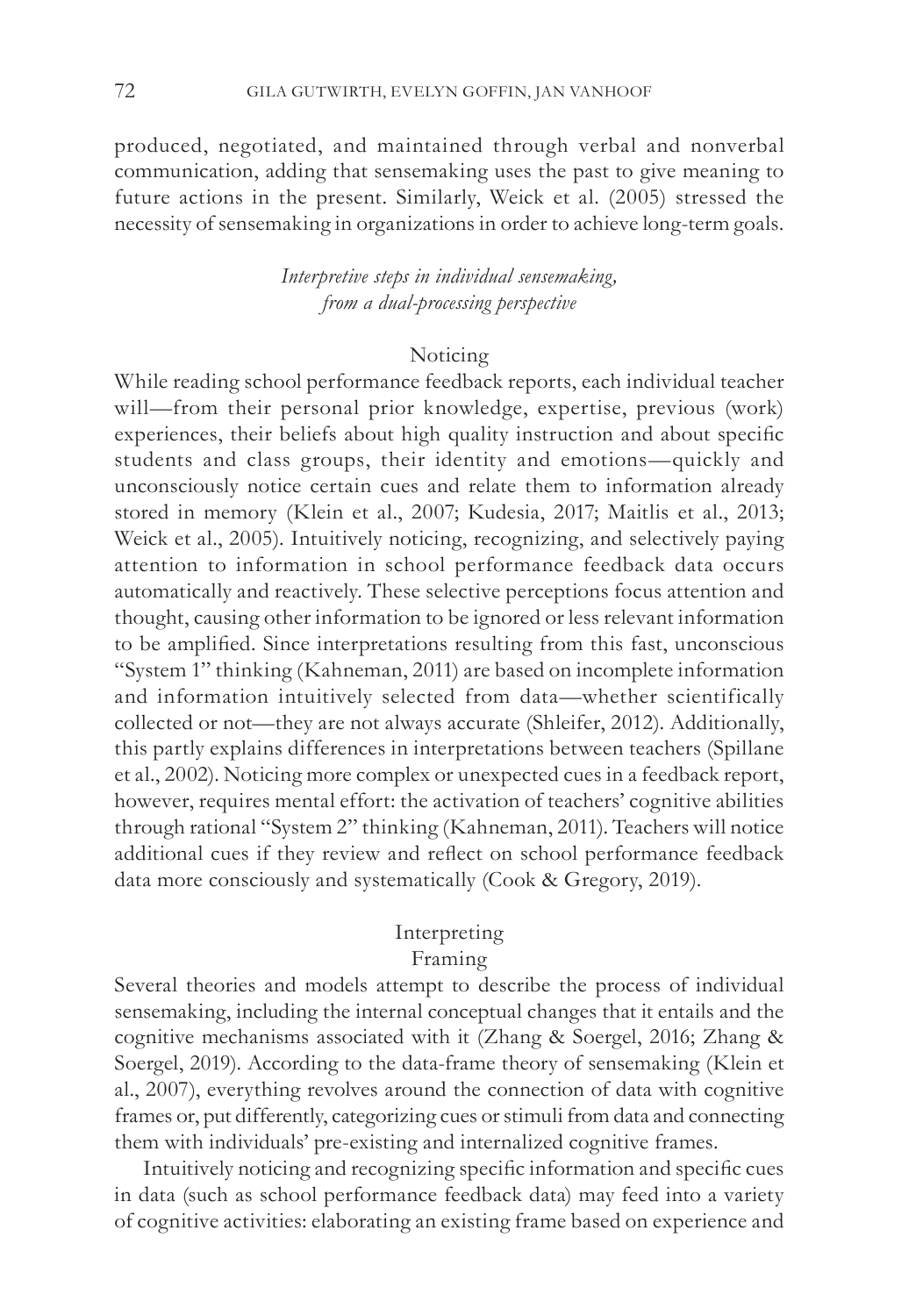advanced understanding, questioning a frame when the selected information is inconsistent with it, maintaining a frame by dismissing anomalous information, comparing alternative frames and searching for connections within the selected information, shaping a new frame if existing frames are insufficient, and searching for a frame by looking in the available information for more cues that might have been previously ignored. According to Attfield and Baber (2017), multiple frames are activated simultaneously when one processes data in order to form a personal account. These cognitive frames contain both general knowledge and more specific and situational knowledge and representations (Attfield et al., 2018).

Calabretta et al. (2017) argued that framing occurs both intuitively and rationally. Intuitive framing entails both the fast and unconscious activation of all cognitive frames related to the cues noticed in the data as well as unconsciously seeking holistic connections between these cognitive frames (Dane & Pratt, 2007). Rational framing, on the other hand, is an explicit, analytical reasoning process that requires more time and involves structuring limited information according to logical, substantive, and personal or contextspecific criteria before being able to arrive at judgment (Calabretta et al., 2017).

#### Judgment

Research by Vanlommel et al. (2018) showed that teachers use data less rationally and objectively than one might expect. They often judge student outcomes intuitively, based on perceptions, personal criteria, and various non-cognitive indicators. Because they rarely seek any other data sources or consider alternative explanations, inferences based on feelings and personal beliefs arise, which can in turn lead to unsound interpretations of student outcomes.

Kahneman and Frederick (2005) argued that intuition and rationality are closely intertwined and influence each other. Dual process models discuss how the fast and intuitive system on the one hand and the more thoughtful and rational system on the other interplay (Whittaker, 2018). Whereas some researchers have postulated that intuition precedes rationality by serving as an input to deliberate and rational thought processes (Salas et al., 2010), Calabretta et al. (2017) emphasized the integration of both systems, considering intuition not subordinate to rationality, but rather complementary. They suggested alternating rational judgment (step-by-step, thoughtful cognitive evaluation) with intuitive judgment (unconscious, rapid, and affectively charged evaluation) and subsequently evaluating the product of this process rationally, and they argued that allowing and even encouraging a balanced integration of both systems would result in effective strategic decision-making. Cook and Gregory (2019) also emphasized the interplay between cognition, emotion, and judgment.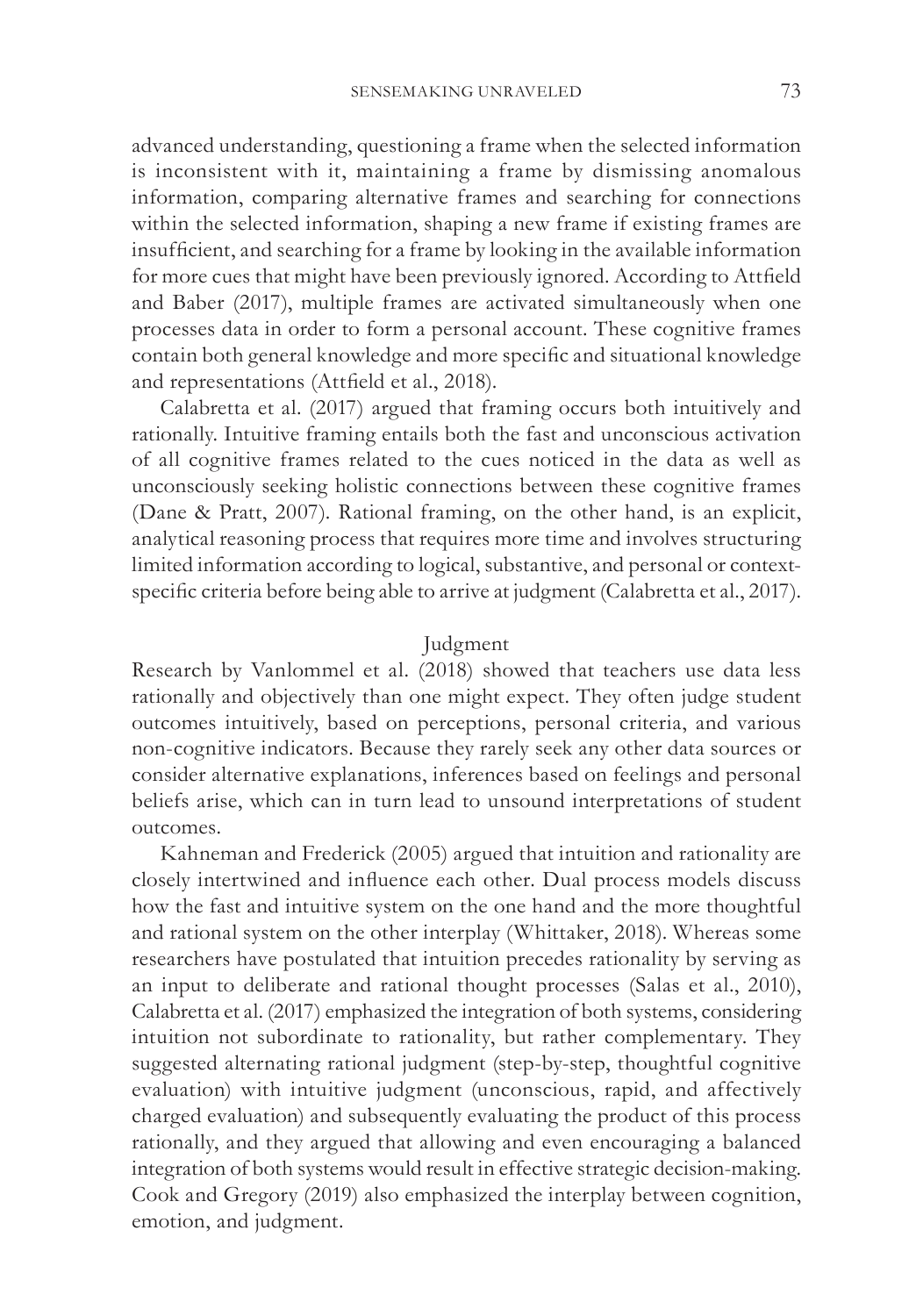Kahneman and Tversky (1979) argued that judgment is always made in comparison to a status quo. This reference point will thus determine the risk a teacher is willing to take with respect to a possible adjustment of their own instructional practice. We propose that individual judgment of school performance feedback will always be grounded in the broader context of accountability and/or development (i.e., the summative and/or formative purposes for educational testing and the stakes involved), the prevailing school culture, and interrelationships within the team, as well as the specific background of the students and class groups who participated in the tests.

## *Professional dialogue and its affordances for collective sensemaking*

Sensemaking does not only occur internally, but also in a dynamic process of co-construction in which individuals' selective perception and intersubjective interpretation is embedded in the environment through verbal and nonverbal communication (Cecez-Kecmanovic, 2004; Kudesia, 2017). Like individual sensemaking, collective sensemaking occurs both intuitively through the use of frames and heuristics, and rationally and consciously (Avby, 2015; Cook & Gregory, 2019). Both noticing and interpreting information takes place within a particular context in which personal, professional, organizational, and social influences interact. Cognitive, affective, and political aspects all influence which and how much information is shared by whom and with whom (Cook & Gregory, 2019).

The interaction between individual and collective sensemaking is a nonlinear and iterative process that can ultimately lead to shared sensemaking, in this case sensemaking of school performance feedback data and, ideally, further improvement of educational quality. In this regard, Tsoukas (2009) and Gergen et al. (2004) emphasized the importance of in-depth professional dialogue. This is a conversation between professionals that is characterized by an open exchange of ideas, assumptions, and experiences and by the explication of tacit knowledge (Cook & Gregory, 2019; Nonaka & Takeuchi, 1995). Collective sensemaking, as in data discussions, broadens the interpretive lens through which data are viewed, stimulates debate between participants, and has the potential to create new knowledge, both on an individual level and on a shared level (Coburn & Turner, 2011; Datnow et al., 2012; Spillane, 2012). Voicing individual interpretations and inferences in data interactions helps to expose assumptions and ambiguities (Bertrand & Marsh, 2015; Christman et al., 2016). Successful and productive professional dialogue tends to benefit from participants' adoption of a non-judgmental, curious attitude and their (readiness to engage in) active listening (Gergen et al., 2004).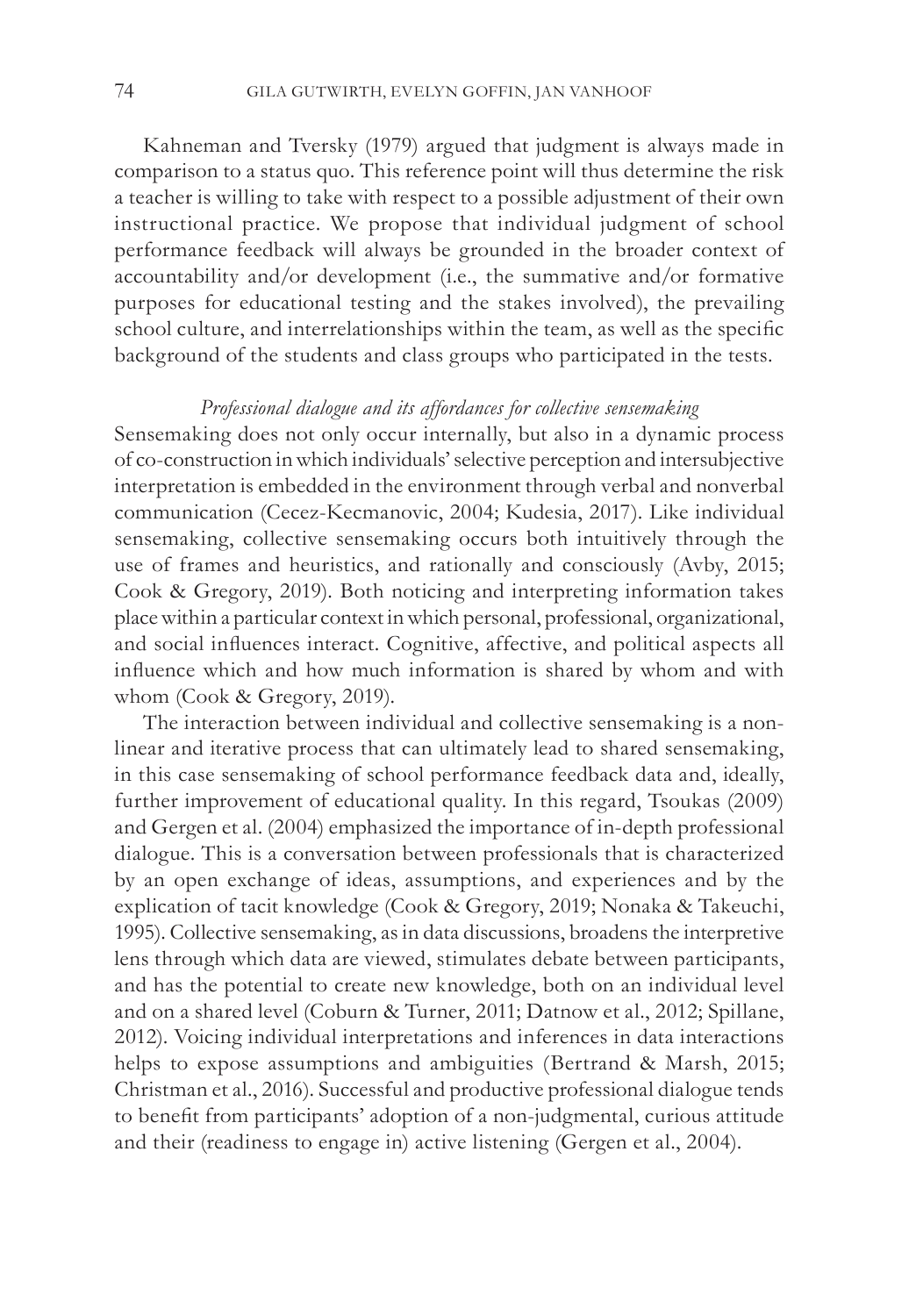# *Relational Factors as Proposed Predictors* Expertise

Teacher expertise influences in-depth sensemaking of school performance feedback data. The literature emphasizes the expertise of veteran colleagues in this regard. Amidu et al. (2019), Chudnoff (2019), and Sinclair (2010) referred to intuitive expertise in order to elaborate on this. According to these scholars, more experienced colleagues possess more elaborate cognitive structures or frames to assess information quickly and intuitively without prior deliberation or an explicitly rational approach. Experts will discuss a problem of practice based on underlying principles rather than superficial features (Chi et al., 1981). Moreover, their well-developed metacognitive skills allow them to continuously monitor and evaluate their own reasoning and to switch between intuition and rationality without much effort (Amidu et al., 2019).

Based on a comparative study of professional dialogue in two departments, Horn and Little (2010) found that individual knowledge, skills, and experience contribute to the depth of professional dialogue. According to this research, "normalizing, specifying, revising, and generalizing" problems relating to concrete instructional practices of new teachers fosters adaptive expertise within a department. This generic expertise can subsequently be deployed to quickly solve similar problems, through extrapolation and the integration of data literacy with subject-specific, pedagogical-didactic, and instructional expertise (Mandinach & Gummer, 2016; Shleifer, 2012). Thus, in-depth professional dialogue is only possible if teachers and departments have sufficient individual and collective expertise. Expertise serves as both input and output of in-depth professional dialogue.

# Inquiry-based attitude

In terms of making sense of (educational) data, the notion of expertise is closely related to that of data literacy: the capacity to identify problems, transform data into actionable knowledge, and evaluate outcomes (Beck & Nunnaley, 2021). However, Krüger (2010) stated that not every teacher needs to be data literate—teachers need to deploy an inquiry habit of mind to be able to use and handle data effectively. Amels et al. (2019) added that data literacy only has a small impact on teacher capacity for change with respect to instructional practices. They propose that inquiry-based working is much more important. Characteristics of an inquiry-based attitude include curiosity, critical (self) reflection, asking questions, willingness to change perspectives without judgment, openness, honesty, willingness to share with others, and a focus on data, accuracy, and thorough understanding (Krüger, 2018; Uiterwijk-Luijk et al., 2017). An inquiry-based and problem-solving school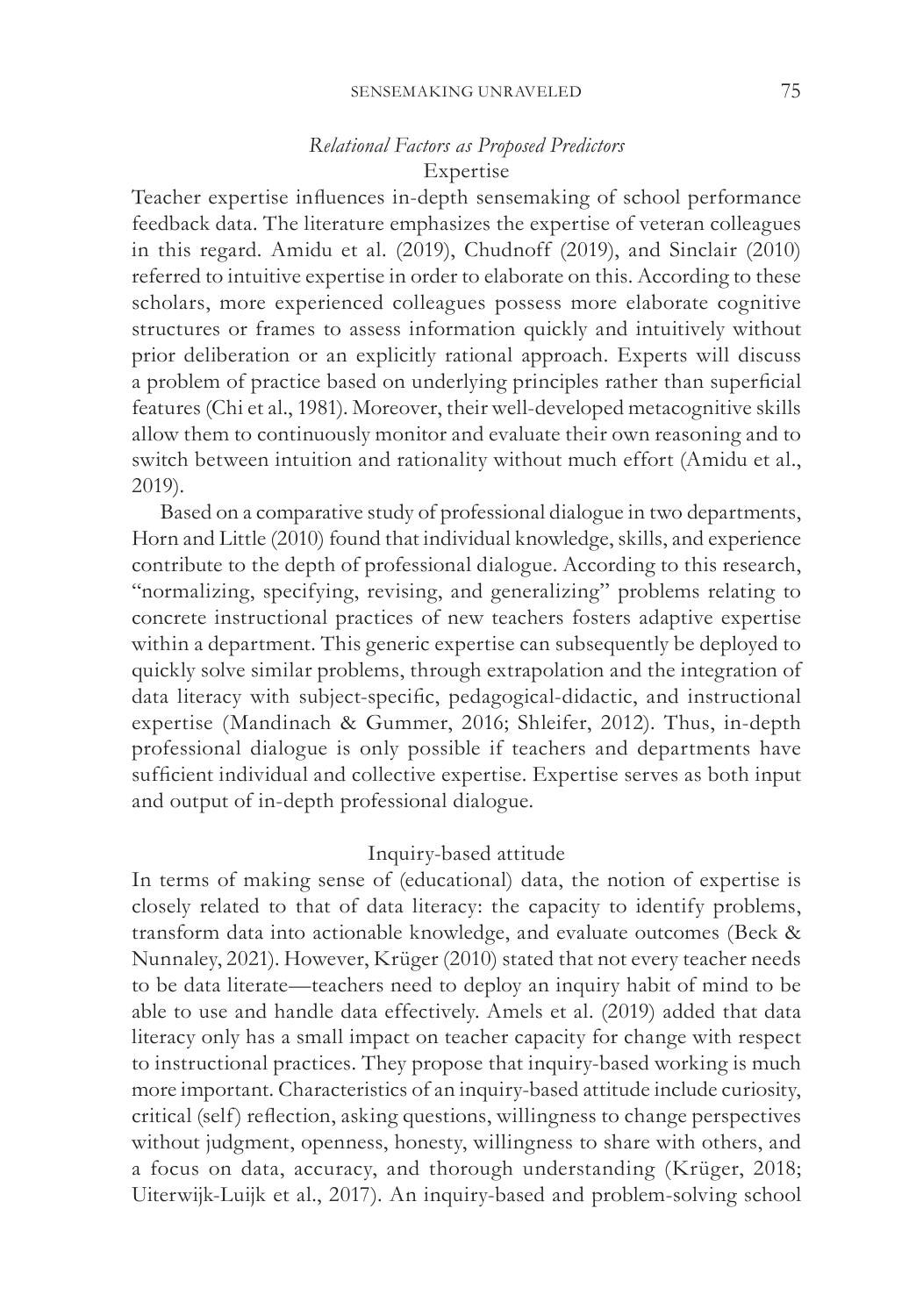culture ensures that teachers—in the sensemaking phase—shift from external attributions to the acknowledgement of their own contribution (in interaction with their colleagues) and, in the process, also question their own practice.

## Trust

Van Gasse et al. (2017) emphasized the importance of meaningful and authentic data use interactions between teachers. This requires a climate of psychological safety, in which teachers are confident and willing to be vulnerable. They dare to express doubts, raise problems, admit mistakes, and hold each other accountable for errors (Edmondson, 1999). Sufficient trust or confidence that taking interpersonal risks will not have negative (relational) consequences fosters cognitive and emotional commitment and mobilization of expertise (Edmondson & Lei, 2014).

Tsoukas (2009) argued that the productivity of professional dialogue is determined by the degree of relational commitment: co-workers taking collective responsibility for sensemaking of information and for reciprocal relationships within the team. They are open to being influenced and, through self-reflection, consciously scrutinize their usual ways of thinking and acting. After all, the meaning attributed to individual verbal and nonverbal expressions in a professional dialogue depends to a large extent on the response of the recipient and on the prevailing (school) culture. Additionally, thoughts and feelings are influenced by the (perceived) presence of others (Gergen et al., 2004). Roesch-Marsh (2018) also noted that facilitative relationships are indispensable for achieving deep professional dialogue.

#### Commitment

(Collective) sensemaking is not only a question of capacity (expertise and inquiry-based attitude) and confidence (trust) but also one of commitment: being willing to engage. Committed teachers consciously and voluntarily take individual and collective responsibility for student learning by participating in in-depth professional dialogue (Cameron & Lovett, 2015). They apply their subject-specific and pedagogical-didactic expertise to further develop their instructional practices within their own context (Sammons et al., 2007).

A study by Fransson and Frelin (2016) found that highly committed teachers exhibit a strong sense of professionalism. Challenging situations and complex problems encourage them to search for potential solutions. They feel responsible for their students' well-being and learning as well as for their own professional development. This commitment results in in-depth sensemaking of school performance feedback data and a positive impact on learning gain and student achievement (Day & Gu, 2007).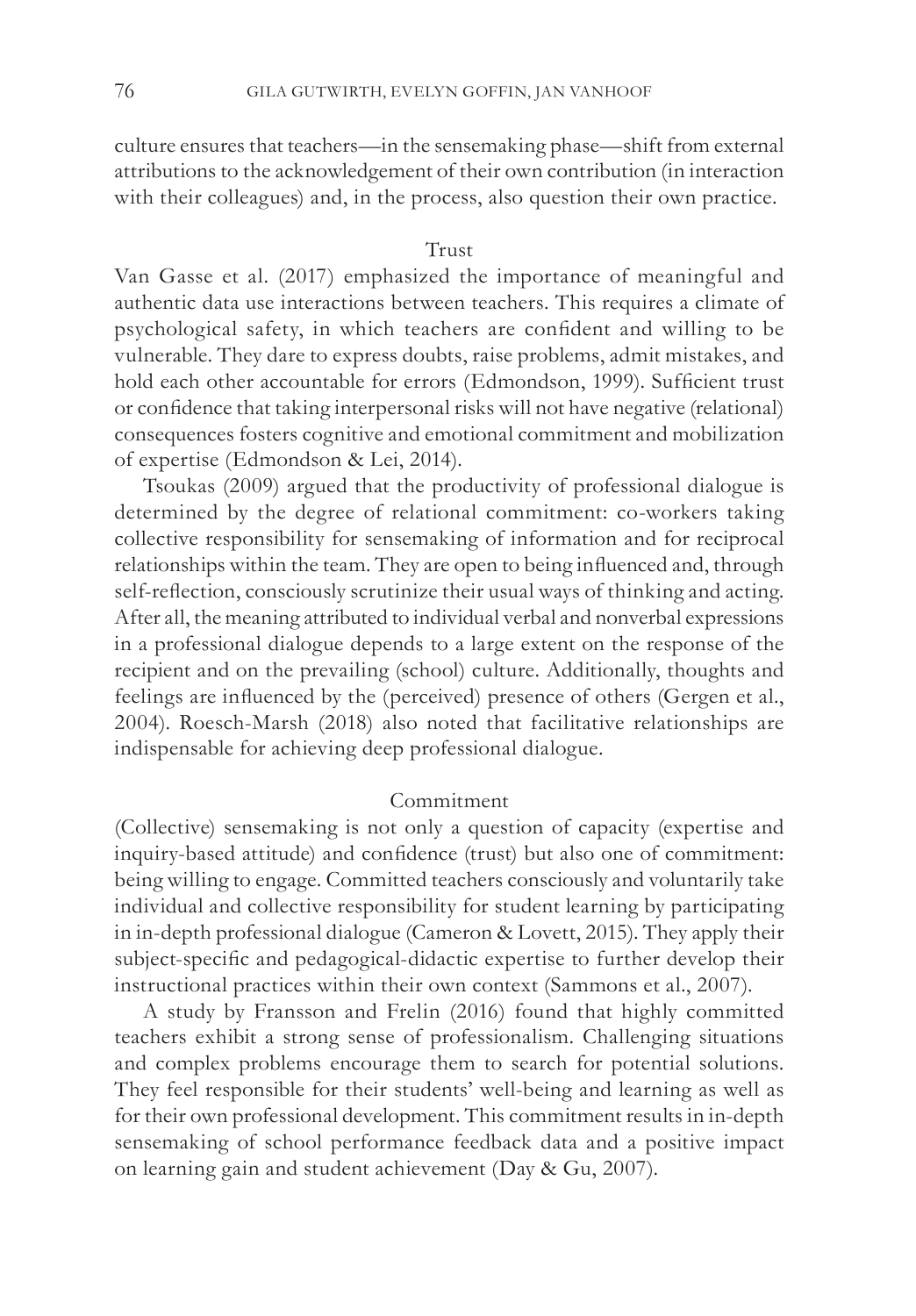#### **Methods**

In order to gain in-depth insight into the complexity of sensemaking of school performance feedback data from standardized tests, we conducted semistructured interviews aimed at exploring and describing current sensemaking practices (Alase, 2017). Based on teachers' perceptions and personal experiences, we aimed to better understand how they make sense of school performance feedback data and which factors promote or hinder teachers' sensemaking of school performance feedback data. The following sections discuss the research context and the more technical methodological choices and the approach we set forward to achieve this aim.

#### *Research context*

In the absence of central examinations, Flemish secondary schools have few standardized instruments at their disposal to measure student achievement or learning gain. They can, however, voluntarily participate in the Flemish national assessments, if they have been randomly selected to be part of the representative reference sample, or proactively decide to administer freely available parallel tests from these national assessments. The Flemish national assessments and parallel tests cover a range of learning subjects and measure the extent to which attainment targets are met: a set of formal learning objectives formulated by the government for the end of certain grades. The representative sample needed in these national assessments to conduct a valid assessment typically ranges from 10 to 20% of eligible Flemish schools, depending on the research design. On a yearly basis, parallel tests are typically used by (under) 10% of Flemish secondary schools. Overall, Flemish schools do not have a strong tradition of using externally generated output information (Van Gasse et al., 2015).

After participating in a national assessment or administering parallel tests, schools receive a school performance feedback report that gives statistical information about the proportion of students that reached the attainment targets, as well as value-added information based on a comparative analysis with schools that are similar in a number of input and context characteristics. These results are presented in graphical representations with an extensive reading guide, but do not include personalized recommendations. The reports of the parallel tests also include individual student results, displayed by attainment level. School performance feedback reports are strictly confidential and schools may only use the data for internal quality assurance. There are no stakes involved for schools in these tests.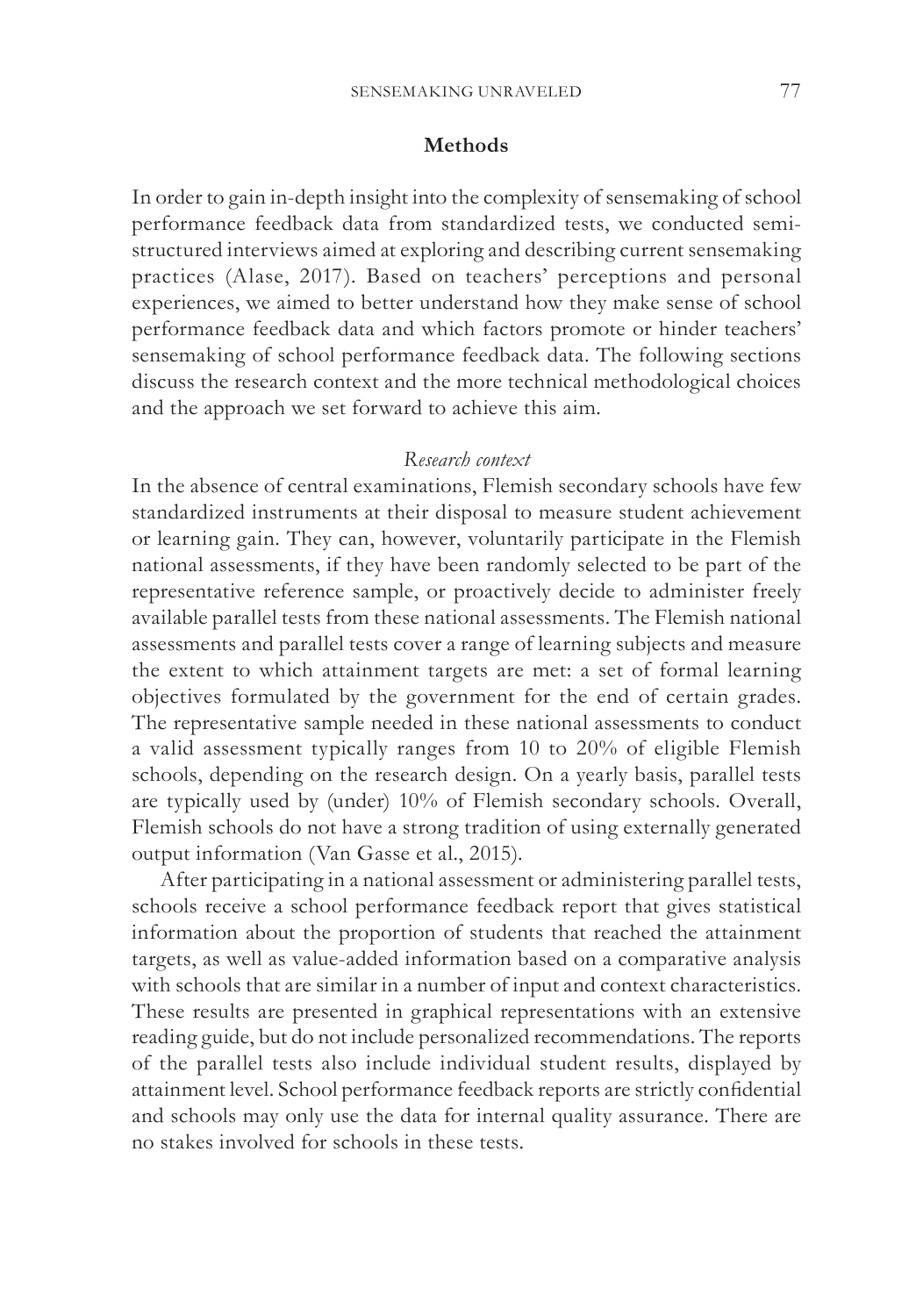#### *Participants*

For the present study, we recruited teachers from secondary schools that had recently (i.e., in the past school year) received school performance feedback after taking parallel tests of their own accord or after having agreed to participate in a national assessment. In the interest of homogeneity, and because the national assessment of mathematics in the second year had recently taken place, we focused on middle school mathematics teachers. No other (stratification) variables were taken into account when selecting participants. We started by recruiting participants in parallel test schools but moved to national assessment schools when responses proved insufficient.

In total, 11 teachers were interviewed, all of whom gave their informed consent to participate in the study. The majority of these teachers (9 out of 11) were female, and participant ages ranged from 24 to 55 years old. Two participants held master's degrees; the rest held bachelor's degrees. Participants had on average 12 years of experience working in education, with one participant being a first-year teacher, and the most veteran participant having 34 years of educational experience.

#### *Interviews and procedure*

All semi-structured interviews were conducted between early and mid-March 2020. The teachers were interviewed with the school performance feedback report that they had previously received on hand. A combination of interview questions and a think-aloud section enabled us to study the sensemaking process in depth, both from participants' retrospective accounts and perceptions, as well as from our own observations during the interviews (Eccles & Arsal, 2017). The interviews were audio recorded and transcribed verbatim.

To enhance construct validity, a pilot interview was conducted with a fictitious school feedback report. To ensure content validity, the interview guide was grounded in the concepts identified in the theoretical framework, with concrete open-ended questions attached to each concept, aimed at gauging participants' thoughts, experiences and perceptions. Examples of such questions include "What was the first thing you noticed when you went through this feedback report?" (intuitive noticing); "How did your department colleagues explain the results, and do you agree with them?" (professional dialogue); and "Do you feel that school results can be freely discussed within your team?" (trust). Additionally, in order to enrich our understanding of how the different steps of the sensemaking process take shape, questions were included regarding participants' sensemaking of the data as it occurred *during* the interviews. The think-aloud method offered a way to explore participants' thought processes.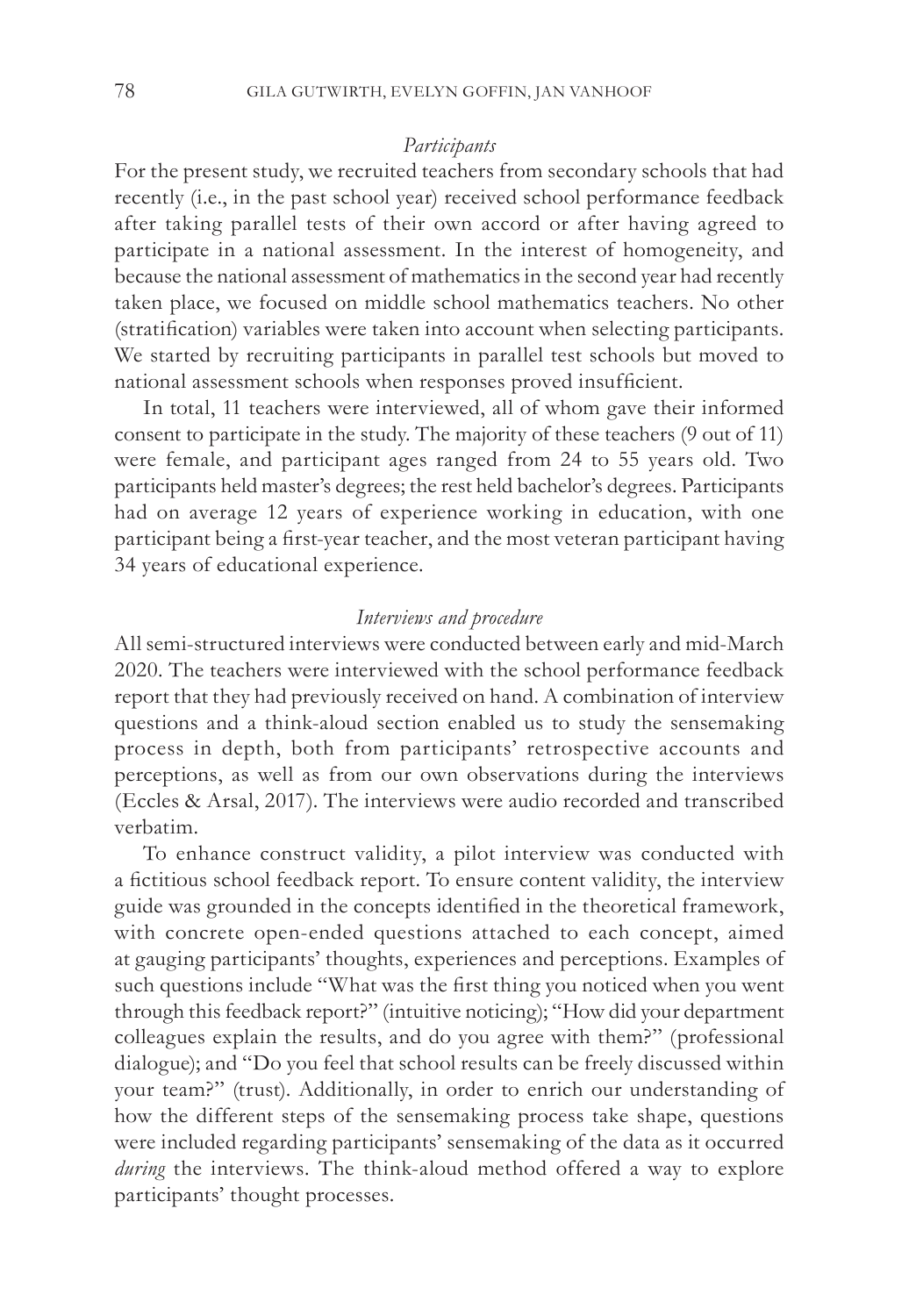#### *Analysis*

In order to get a general overview of the main research findings and to facilitate coding, the most salient results for each participant were summarized under each group of questions in the interview guide (Alase, 2017). Next, the 11 interviews were coded deductively in NVivo 12, using a coding tree based on the theoretical framework. To ensure the reliability and validity of the coding, the conceptual foundations of the main codes were written out (see Table 1). Some codes were further divided, adding sub-codes afterwards, in order to facilitate the analyses. In addition to the codes as listed in Table 1, there was also a code that focused specifically on the collective aspects of sense making. This code was added to the data if elements of noticing, framing, or judging also involved social interaction or forms of professional dialogue. The distinction between individual and collective sense making (cf. research question 1) was thus brought into the analyses. In order to analyze differences and similarities, the data were analyzed both horizontally and vertically (Cohen et al., 2011; Donche, 2015).

Table 1 *(Non-exhaustive) Description of Key Codes Used*

| Codes              | Conceptual foundations                                                                                                                                                                                                                                                                                                                                                                                   |  |  |  |  |
|--------------------|----------------------------------------------------------------------------------------------------------------------------------------------------------------------------------------------------------------------------------------------------------------------------------------------------------------------------------------------------------------------------------------------------------|--|--|--|--|
| Sensemaking        |                                                                                                                                                                                                                                                                                                                                                                                                          |  |  |  |  |
| Intuitive noticing | The teacher mentions things that immediately struck them in the<br>feedback reports without conscious thought.<br>The teacher mentions cues or things that stood out, which they<br>immediately recognized from prior experiences, personal prior<br>knowledge, beliefs about certain students or class groups, etc.                                                                                     |  |  |  |  |
|                    | The teacher states that they are not aware of what they noticed<br>immediately during the initial reading of the report.                                                                                                                                                                                                                                                                                 |  |  |  |  |
| Rational noticing  | The teacher mentions things that stand out when they review the<br>feedback reports and think about them intentionally, consciously,<br>and systematically (based on guiding questions).                                                                                                                                                                                                                 |  |  |  |  |
| Intuitive framing  | The teacher mentions their first impressions of or the ideas they<br>formed about certain graphs or tables at first glance, from intuitive<br>expertise, prior experiences, personal beliefs, knowledge about certain<br>students or class groups, etc.                                                                                                                                                  |  |  |  |  |
| Rational framing   | The teacher mentions their impressions of or their ideas about certain<br>graphs or tables after having consciously and systematically thought<br>about them (based on guiding questions), having triangulated them<br>with other data sources, having reflected on them further or having<br>explicitly related them to other parts of the feedback reports through<br>an analytical reasoning process. |  |  |  |  |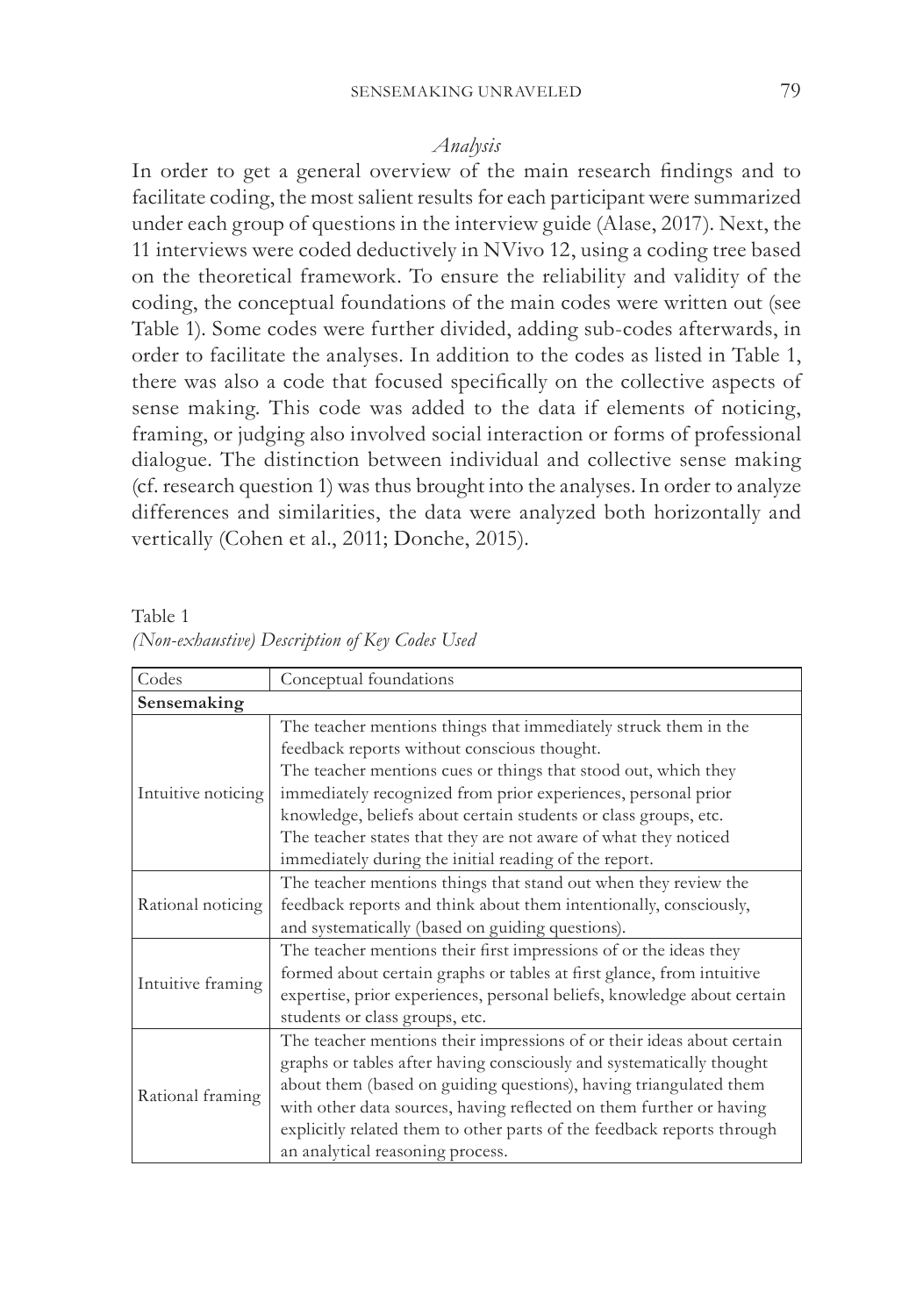| Intuitive<br>judgment                              | The teacher mentions their initial judgment, based on prior experiences<br>(with particular students or class groups), feelings, perceptions,<br>assumptions, etc.<br>The teacher states that they are not aware of having formed a judgment<br>during the initial reading of the report.                              |  |  |  |  |
|----------------------------------------------------|------------------------------------------------------------------------------------------------------------------------------------------------------------------------------------------------------------------------------------------------------------------------------------------------------------------------|--|--|--|--|
| Rational<br>judgment<br><b>Influencing factors</b> | The teacher mentions additional potential causes for the results<br>presented in the feedback reports, identified through a step-by-step<br>and conscious cognitive evaluation of the data.                                                                                                                            |  |  |  |  |
| Trust                                              | The teacher mentions things that indicate a climate of psychological<br>safety and trust in each other's abilities, such as being open about<br>mistakes, daring to express doubts, raising problems and seeking<br>solutions together regarding instruction and student outcomes,<br>giving each other feedback, etc. |  |  |  |  |
| Participant<br>expertise                           | The teacher understands the concepts used in the feedback report<br>and can interpret the graphs and tables correctly.<br>The teacher is aware of misinterpretations and makes adjustments<br>when needed.                                                                                                             |  |  |  |  |
| Expertise within<br>the department                 | The teacher mentions that there is sufficient expertise within the<br>department and is able to illustrate this with examples.                                                                                                                                                                                         |  |  |  |  |
| Inquiry-based<br>attitude                          | The teacher mentions elements that indicate an inquiry-based attitude<br>such as questioning one's own practice, raising questions for reflection,<br>etc. (Distinction was made between "Participant level" and<br>"Department level")                                                                                |  |  |  |  |
| Commitment                                         | The teacher mentions things that indicate participation and taking<br>responsibility for student learning based on student outcomes.<br>(Distinction was made between "Participant level" and "Department<br>level")                                                                                                   |  |  |  |  |

## **Findings**

In order to answer the first research question, we describe participants' experiences, approaches, underlying thoughts, and feelings while making sense of school performance feedback data. We consider our participating mathematics teachers' recollections of their initial sensemaking upon reception of the feedback reports, as well as their sensemaking process as it took place when discussing the reports during the interview. We do this successively for the different steps of individual sensemaking and for collective sensemaking.

## *Individual sensemaking of school performance feedback data*

Our findings with regard to individual sensemaking will be presented according to the theoretical distinction we made between noticing, framing, and judging. We discuss the intuitive or rational manifestations of these steps. Table 2 provides an overview of how individual sensemaking took shape for each of the participants.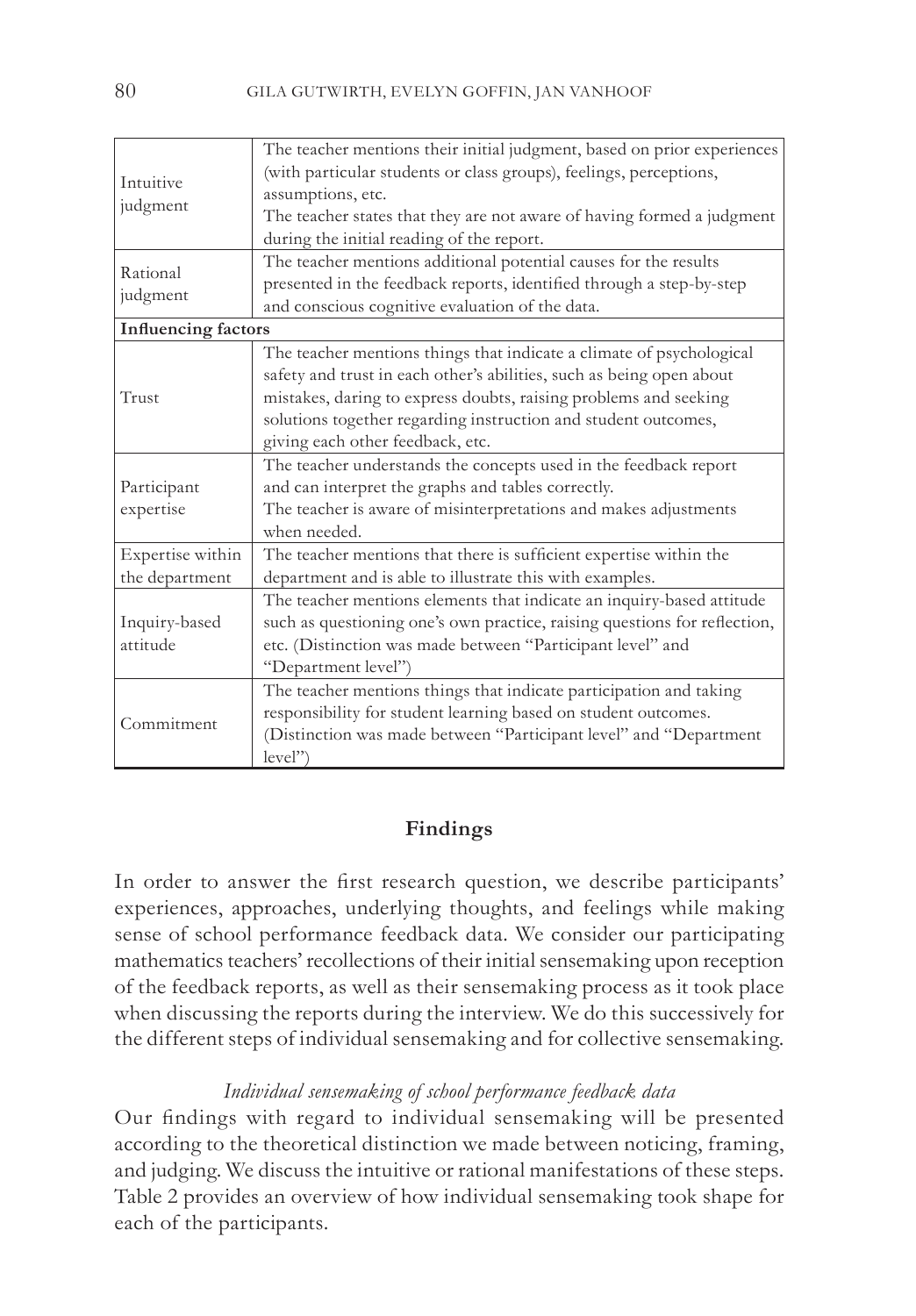| Participant    | Noticing  | Interpreting  |           |  |
|----------------|-----------|---------------|-----------|--|
|                |           | Framing       | Judging   |  |
|                |           |               |           |  |
| $\overline{2}$ | $\subset$ | $\subset$     |           |  |
| 3              |           |               |           |  |
| 4              | C         | $\mathcal{C}$ |           |  |
| 5              |           |               |           |  |
| 6              | ⌒         |               |           |  |
| ⇁              |           |               |           |  |
| 8              |           | $\subset$     | $\subset$ |  |
| $\Omega$       |           |               |           |  |
| 10             |           |               |           |  |
| 11             |           |               |           |  |

Table 2 *Coding for Initial Individual Sensemaking*

Note:  $I =$  intuitive,  $R =$  rational,  $C =$  combination

#### *Intuitive and rational noticing*

The initial reading of the feedback report appears to have been a predominantly intuitive process for all participants. All participants also stated that, in that initial intuitive phase, they overlooked some (important) aspects of the feedback reports. Intuitively, they had particularly remarked how many of their students were not meeting the attainment targets, which for many participants corresponded to their expectations for certain class groups or individual students.

Out of a certain curiosity, you spot the things you want to know. ... I'm pretty sure I overlooked a lot of important things. After all, there's a lot of text to read, a lot of graphs to interpret. You focus on things that immediately stand out, for example, the red color. – Participant 9

Two participants stated that they were not (or were no longer) aware of what they had intuitively noticed when they first went through the feedback reports.

Only three participants indicated that after an initial intuitive reading, they had reread the reports with a more rational, step-by-step approach, comparing students and subject domains. In such cases, we speak of "combined" noticing.

When we asked participants to review the feedback reports during the interviews, three of them stated that they did not notice anything new or additional. Other participants indicated that they had taken a closer look at specific parts of the report because time had now been explicitly made available for it and because they had been explicitly requested to do so.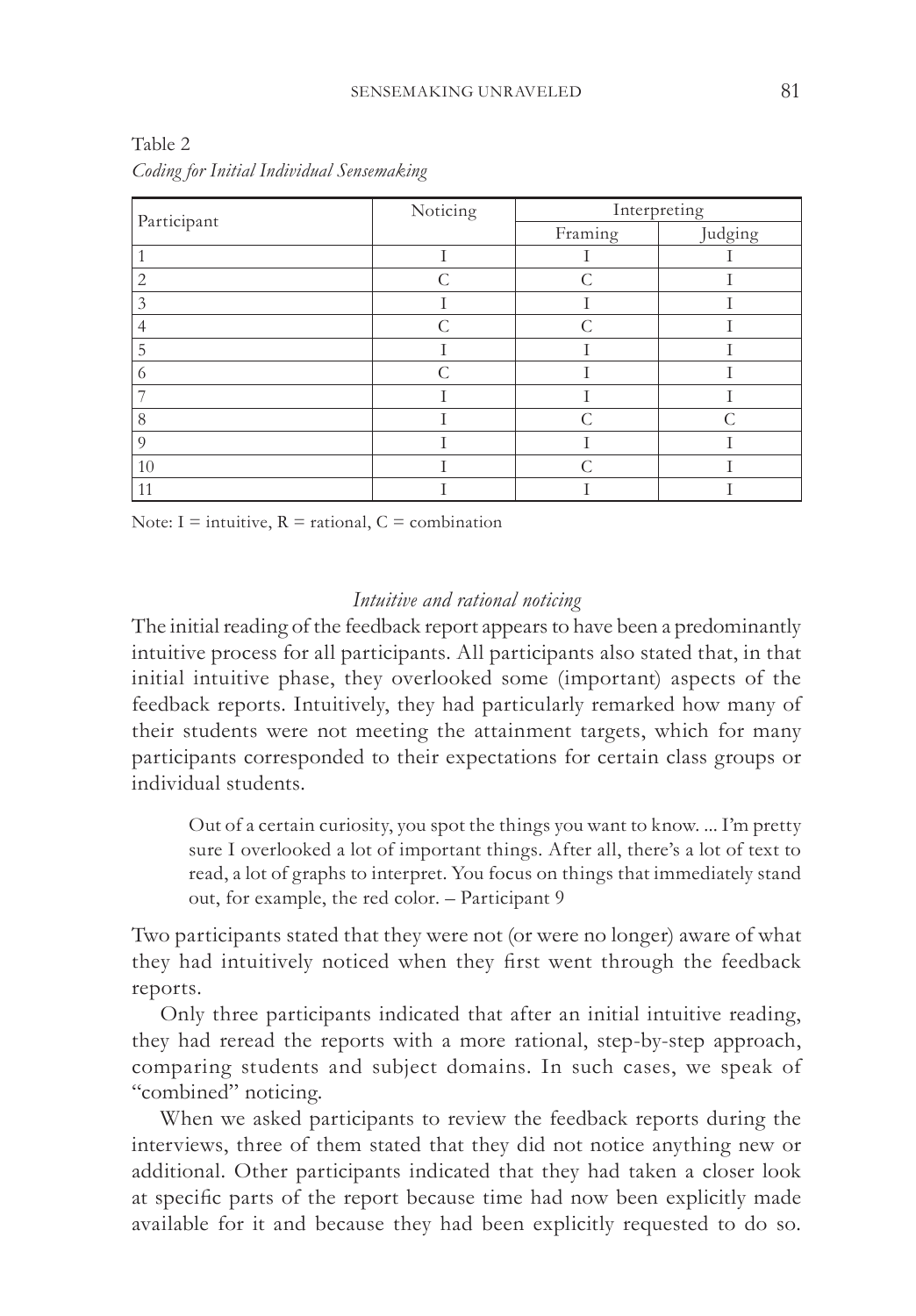A number of them stated that they had now looked at the individual student results more thoroughly and step-by-step, thus rationally, in consideration of a potential adjustment of their own instructional practice or to inform discussions of individual students' educational progress at teacher council meetings.

#### Interpreting: Intuitive and rational framing

Almost all participants indicated that they had not or had only barely questioned their initial intuitive framing of the results. The teachers stated that they knew their students well, that they knew what to expect from their students, and that they based their framing of the results on this knowledge. They mainly focused on their own class groups and intuitively compared their own students' achievement to that of other class groups or study options, to the statistically expected scores, or to the national average. For instance, they said they immediately observed how some attainment targets were achieved by only a limited number of students. Some participants got this information from the tables; others found the visual representations a clearer way to get a general idea of the results from a broader perspective.

We prompted participants to think rationally about their initial sensemaking of the results, and had them reflect on their thought process, approach, and underlying thoughts and on potential questions this had raised for them, possibly also when triangulating the results with information from other sources. Only three participants indicated that they had thought about the feedback after their initial reading and sensemaking. As revisiting the feedback reports and looking for additional data for triangulation at a later stage during interpretation indicate a conscious and systematic process of sensemaking, we labelled this as "rational framing." Only one participant had compared the school performance feedback data with results from their own classroom assessments. This means that only four of the 11 participants engaged in combined (intuitive and rational) framing during the interpretation phase. We labelled two of these participants' noticing process as "combined".

During the interviews, we asked participants to review the feedback reports, in an attempt to encourage purposeful, systematic, and rational thinking. However, for more than half of the participants, this did not yield any additional insights. We also note that, even after having been stimulated to adopt a more rational approach, some participants continued to have difficulties forming an understanding of the data and indicated that they were unable to make any inferences based on the data. A large number of participants had difficulties with correctly interpreting the population scores and correctly comparing them to the achievement of their own students. We note that for at least eight of the participants, their interpretation of the information at hand was severely compromised.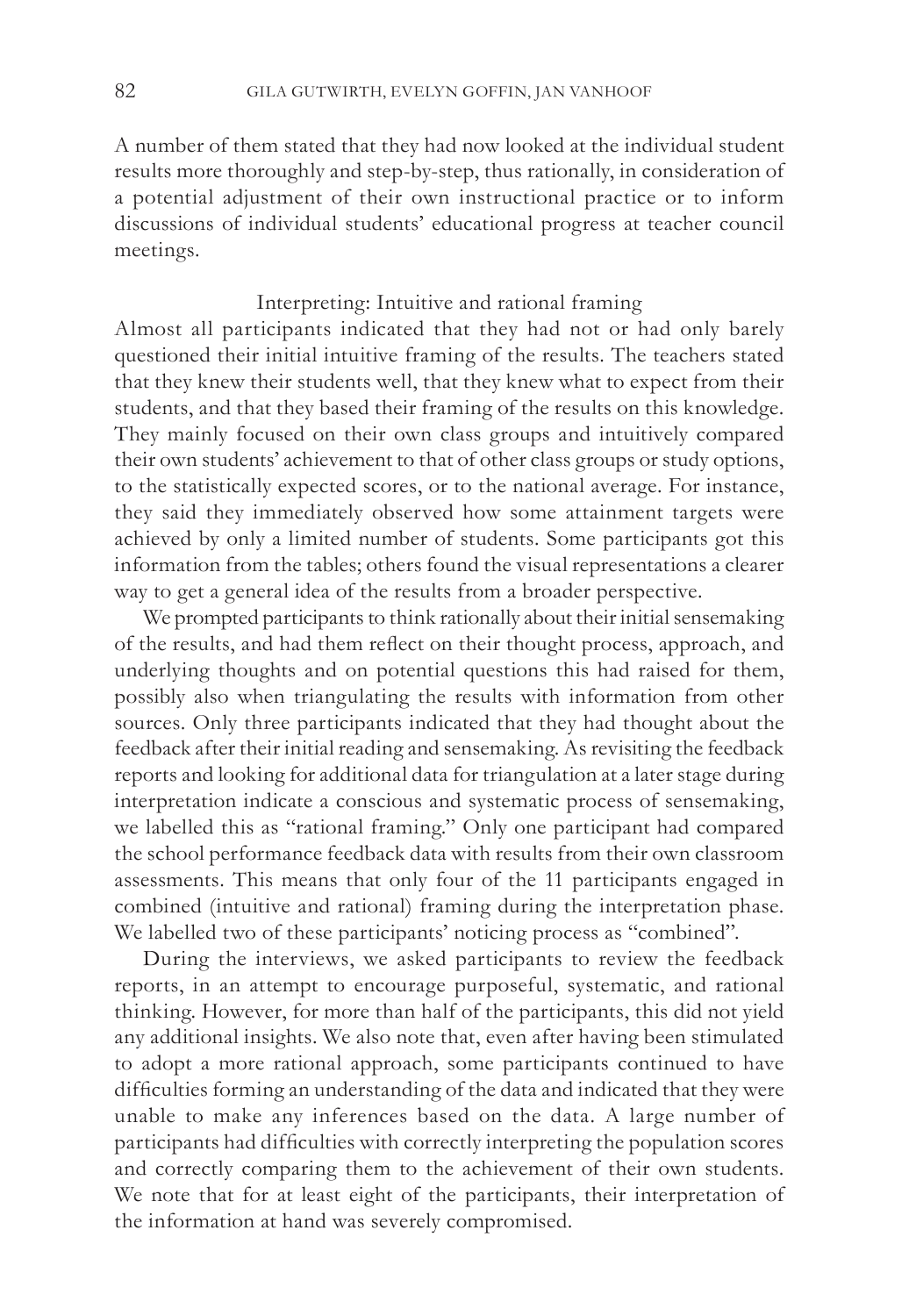One participant realized during the interview that their own initial framing of the information in the tables contradicted the graphs that essentially conveyed the same information. They tried to correct this by rationally reflecting on their earlier intuitive framing.

Yeah, well, in that case something is off, right [laughs]. ... From the table I would infer that we did not do well and from the graph I would infer that we did. ... Here you are not compared to the rest, but you are compared to the attainment targets and here you are compared to the other participants, right. ... That's how I interpret the difference. I don't know if that's correct [laughs]. – Participant 7

Interpreting: Intuitive and rational judgment

In our conceptual logic, framing is followed by judging. Our analyses of the interview data show that, with one exception, all participants initially only made fast and intuitive judgments about the school performance feedback data and based these judgments on individual perceptions and personal criteria.

Among our students, we have tremendous diversity. Many different home situations and native languages. Our students are also not motivated... Most of the time, they stop processing the subject matter instantly when the bell rings. ... Also, most of them do not show up for refresher classes and re-sit tests. – Participant 9

Two participants indicated that they did not remember how they arrived at judgments during their initial reading of the feedback reports. Other participants' initial judgments appear to have been largely intuitive. Teachers almost exclusively took into account input and context factors: student characteristics on the one hand, more specifically study attitude and motivation, specific educational needs, language proficiency, and mathematical knowledge and skills, and on the other hand the timing of and practicalities associated with test administration. Potential causes for the results that they put forward intuitively included the absence of support for students with special educational needs, the fact that some domains had not or had only just recently been covered at the time of the test and the fact that only final answers were scored instead of taking into account the solution strategy.

During the interviews, we asked the participants to reflect further on their judgments. Several of the initially and intuitively mentioned causes were explored further during the rational judgment phase—but in this case by participants who said they had not yet thought about these elements during their intuitive judgment phase. Additional explanations for performing well or not well were also provided. These included school-specific organizational features such as the availability of tutoring hours for mathematics and external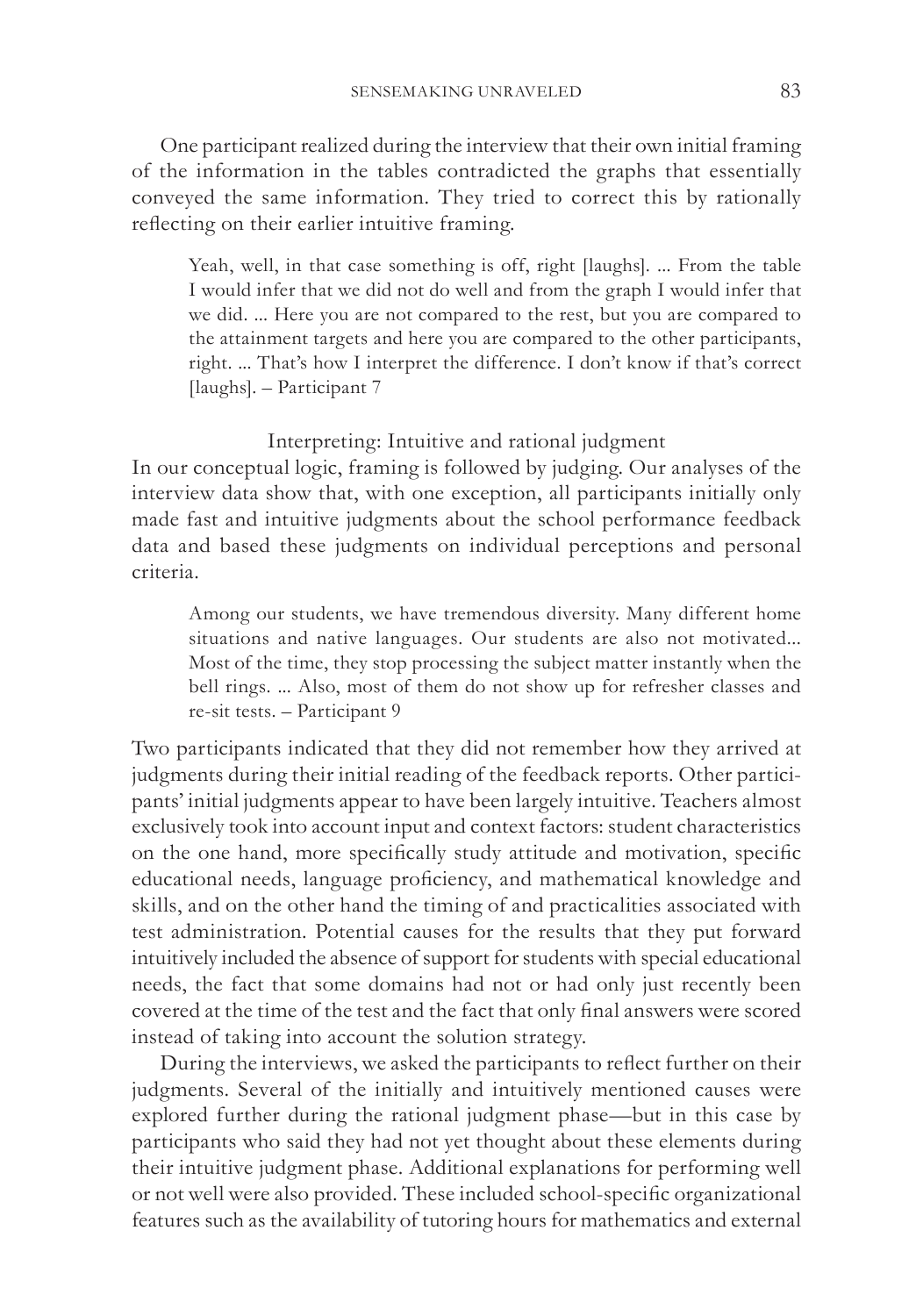context factors such as insufficient parental support, students' excessive use of social media, and overloaded curricula. Process factors and curriculumrelated factors were also mentioned, such as a lack of classroom management and strong collaboration within the department on the one hand, and on the other hand the difficulty or abstract nature of certain domains, automaticity development in primary education, and the low difficulty level of test questions for certain attainment targets.

#### *Collective sensemaking of school performance feedback data*

In this section we discuss how the teachers made sense of the school performance feedback data together with their colleagues. It is striking that all participants, with one exception, indicated that the feedback reports were only distributed to the 7<sup>th</sup> and 8<sup>th</sup> grade mathematics teachers (involved in the test administration) and not to other staff members. Moreover, for four of the 11 participants, this only happened in the run-up to this interview. In addition, all participants indicated that the school leader or (internal quality assurance) coordinator did not link any specific instructions or reflection questions to the distribution of the feedback reports, other than that the teachers were expected to go over the reports and discuss them within the department. However, this only occurred in one school and this discussion remained short and superficial in nature. Two participants from another school indicated that during a recent department meeting the "discussion" was limited to a short announcement that the results were poor. A few schools had taken spontaneous initiatives to be able to interpret the results better, such as participating in a workshop or consulting with teachers from other schools to discuss the data together. However, according to these teachers, this had contributed only minimally to a better understanding of the terminology used in the reports and of the tables and graphs. They did not feel it had led to an in-depth professional dialogue or any additional rational sensemaking of the school performance feedback data.

In all other schools, the feedback reports had not been discussed as a team at all. Participants attributed this to factors at the policy level, for instance to the fact that they had been obliged to participate and therefore did not feel the need to discuss the results with their colleagues, a lack of sufficiently explicit expectations from the school leader, changes in the school leadership, and absence of the school leader due to illness. They also referred to factors at the teacher level and to the results themselves. Almost all participants indicated that their school currently had other priorities. The fact that most schools achieve average results, at least in the participants' interpretation, does not encourage collective discussion either. Most participants presumed that there would have been a collective formal or informal discussion if their results had been very disappointing.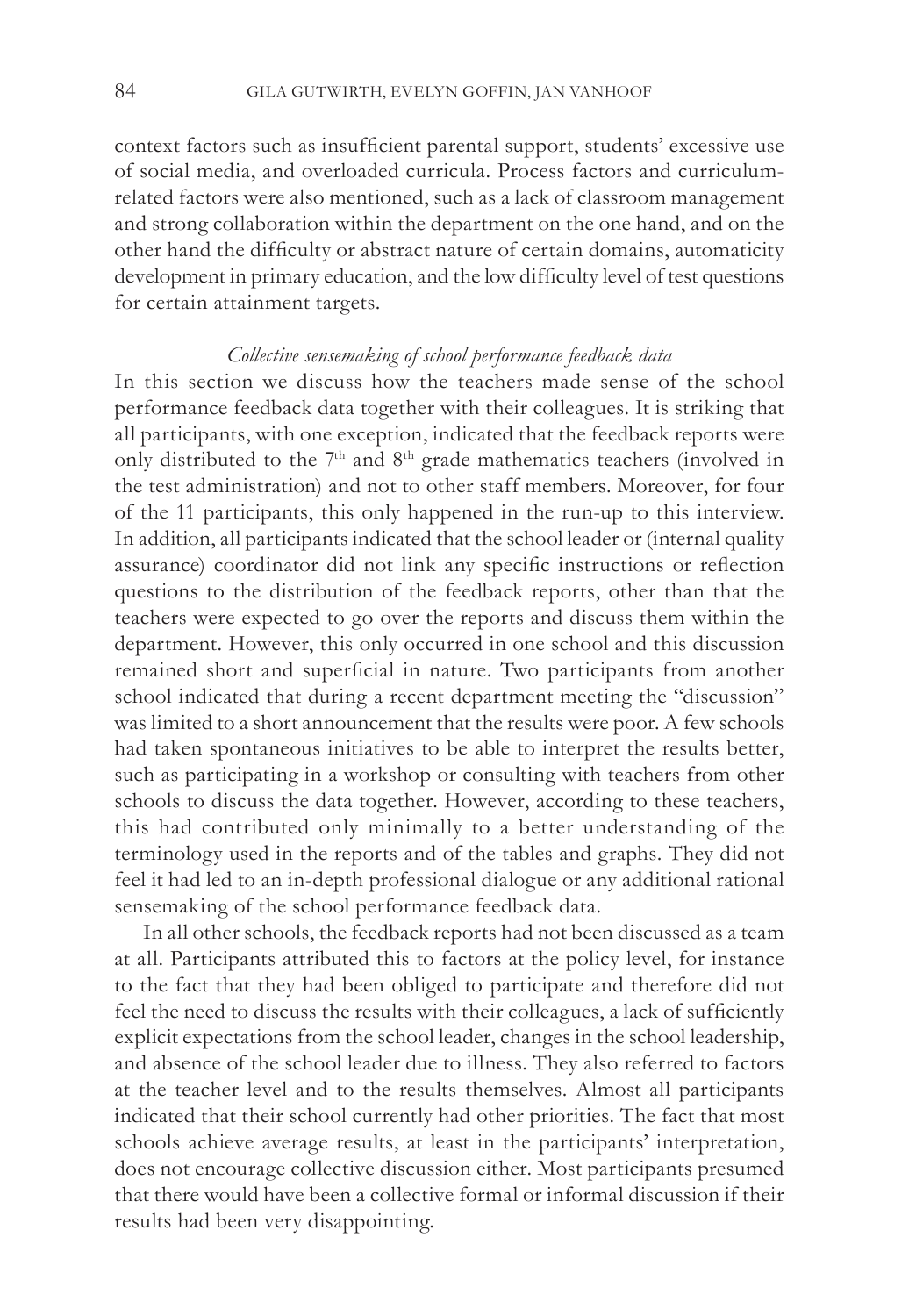In summary, therefore, we can conclude that collective sensemaking did not occur in most schools. In those cases where it did, the participants indicated that there was hardly any interaction and no meaningful exchange of individual interpretations from different perspectives. As a result, no new insights were created, so we cannot speak of true collective sensemaking.

#### *Factors influencing sensemaking processes*

In order to answer the second research question, we probed participants' perceptions of factors that influence sensemaking of school performance feedback data. Since the feedback reports had only been discussed during a department meeting in one school, we will look at factors influencing sensemaking of student outcomes and data use in general, without distinguishing between the individual and the collective sensemaking process. Table 3 provides an overview of influencing factors as mentioned by the participants.

| Participant | Trust | Expertise   |            | Inquiry-based attitude |            | Commitment  |            |
|-------------|-------|-------------|------------|------------------------|------------|-------------|------------|
|             |       | Participant | Department | Participant            | Department | Participant | Department |
| 1           | yes   | yes         | yes        | no                     | no         | yes         | yes        |
| 2           | yes   | no          | no         | no                     | yes        | yes         | no         |
| 3           | no    |             | ves        | no                     | no         | no          | no         |
| 4           | yes   | yes         | yes        | yes                    | no         | yes         | no         |
| 5           | yes   | no          | no         | no                     | yes        | no          | no         |
| 6           | yes   | yes         | yes        |                        | yes        | no          | yes        |
|             | yes   | yes         | yes        | yes                    | yes        | yes         | yes        |
| 8           | yes   | yes         | yes        | yes                    | yes        | no          |            |
| 9           | yes   | yes         | yes        | yes                    | no         | yes         | no         |
| 10          | yes   |             | yes        | yes                    | yes        | yes         | no         |
| 11          | yes   | no          | no         | no                     | yes        | no          | no         |

Table 3 *Coding for Influencing Factors*

Note:  $/ =$  insufficient data

#### Trust

With one exception, all participants indicated that individual opinions, thoughts, and feelings regarding student outcomes could be discussed freely, both formally and informally, with other team members at their schools. These participants sensed an atmosphere of openness and trust (in each other's abilities). Teachers felt broadly supported and felt there to be ample and open communication and advice with the aim to improve instructional practice and, consequently, student achievement. Moreover, in several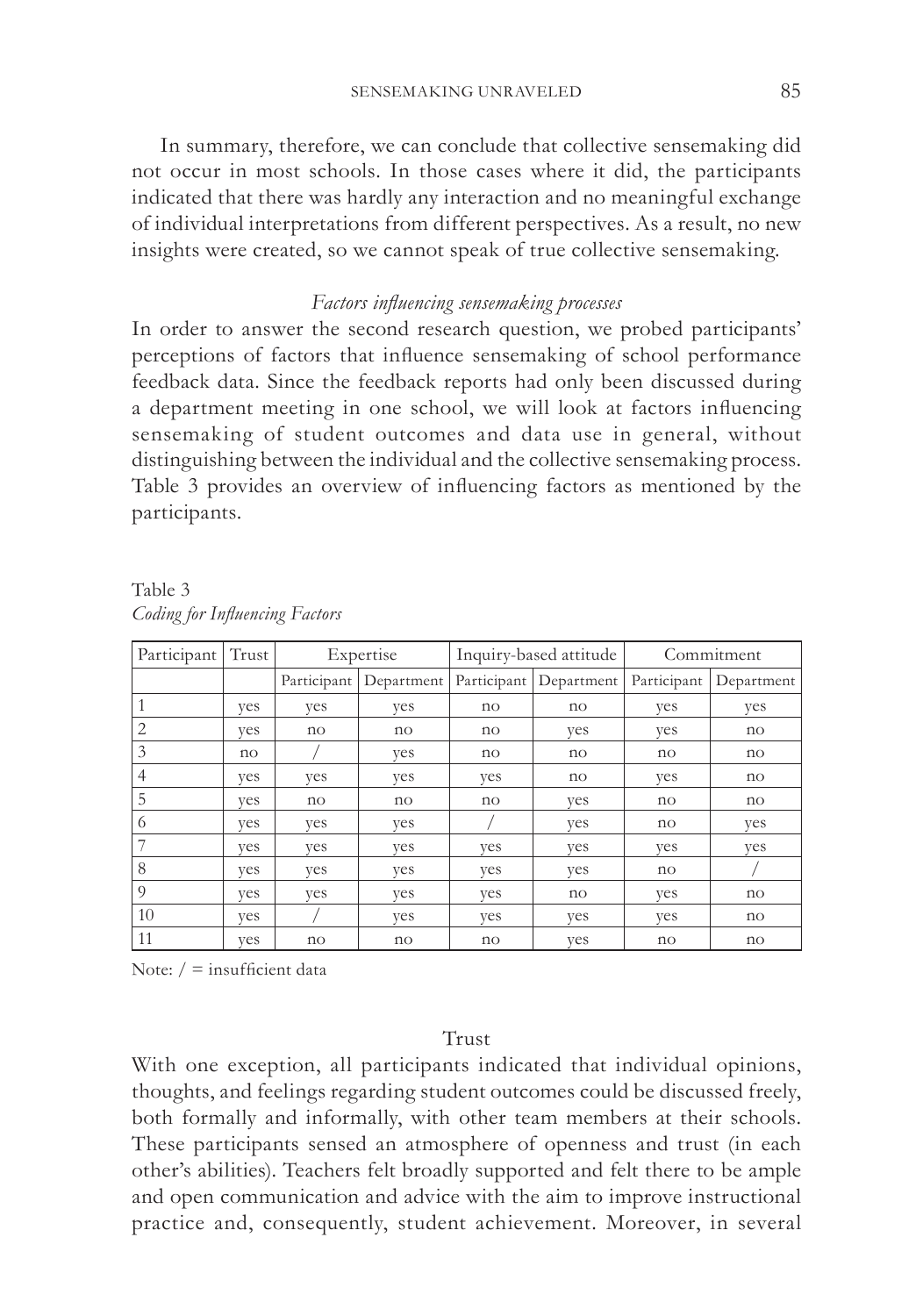departments, sensitive issues tended to be discussed personally with the colleague in question, which further strengthened teachers' sense of psychological safety. However, although there appeared to be a strong sense of trust overall, this hardly (if at all) resulted in collective sensemaking of the school performance feedback data.

## Expertise

Just over half of the participants appeared to have sufficient personal expertise to interpret the school performance feedback data correctly or to be able to correct intuitive misinterpretations by way of an in-depth, step-by-step, rational approach. Some participants explicitly stated during the interview that they did not understand the concepts or visualizations in the reports. They attributed this to the form and content of the feedback reports and to their own limited statistical literacy, indicating their training did not prepare them for this. Even during the interviews, several participants misinterpreted concepts or visualizations. These misinterpretations caused them to (un) consciously form incorrect inferences, particularly regarding the school level results in the data.

Almost all participants indicated they were quite confident that there was sufficient expertise within their team to interpret the school performance feedback data correctly. They often linked this to formal training and stated that teachers with a master's degree are more familiar with handling data and interpreting statistical analyses. Remarkably, one teacher who held a master's degree indicated that they found the feedback reports difficult to process and that they were convinced that there was insufficient expertise within their department to interpret these data correctly.

I've taken a master's myself and I think it's difficult too so never mind someone who's never dealt with data. Um, give this to four out of five of my colleagues and they won't understand a thing. ... They should make those reports a little simpler. – Participant 11

While a lack of expertise had a negative impact on the accuracy of interpretations, it did not appear to have a fundamental impact on the sensemaking process per se. Even when sufficient expertise is present, (collective) sensemaking remained (extremely) limited and superficial in nature.

#### Inquiry-based attitude

Five out of the 11 participants indicated that they reflected on the data individually, seeking suggestions on how to improve their instructional practice. However, three of them stated that, much to their regret, they were unable to derive from the data what adjustments or improvements would be necessary, which resulted in their self-reflection remaining only general and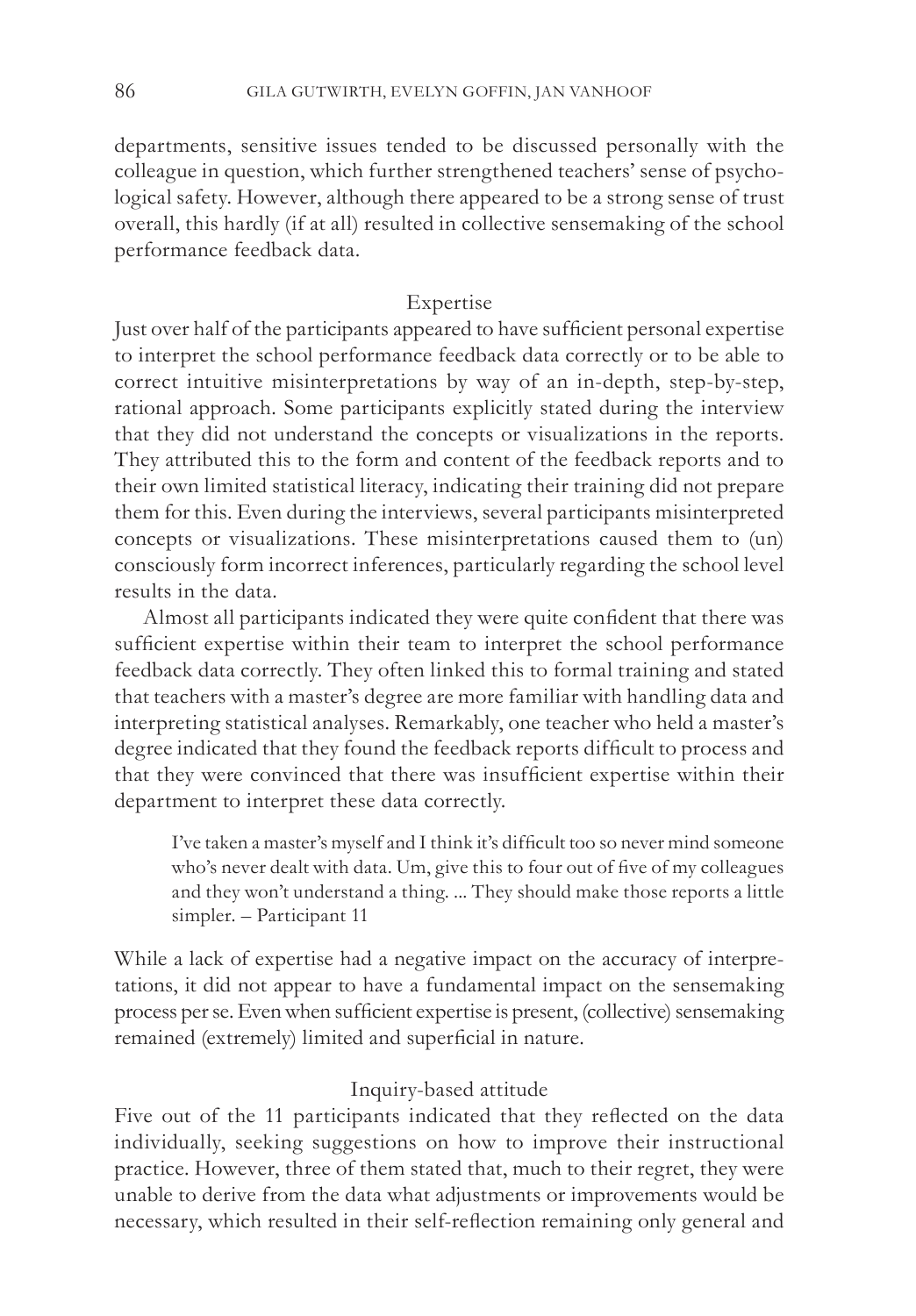superficial in nature. They specifically felt the lack of a report per test item or an overview of those units that students fail most, which could have informed and fostered their sensemaking process. They would have also appreciated some hands-on tips for how to improve instructional practice and general conclusions for the school level.

I would really add conclusions for the school itself. General conclusions. ... and what they need to work on because I can't find that anywhere. ... So that people can also get to work on something concrete, even if they don't understand the report, so they still have something. – Participant 11

In the one school where the feedback reports had been discussed, one participant indicated that no follow-up questions had been asked and that the data were not looked at from different perspectives. In contrast, their colleague from the same school stated that the data had been reflected upon very briefly during the first discussion of the reports. However, because of the positive interpretation of the results and because the team had other priorities, this had not led to any adjustments of instructional practices. Both participants did indicate spontaneously that they had gained more insight into the school performance feedback data thanks to the reflection questions asked during the interview, because this forced them, so to speak, to adopt an inquiry-based attitude and to question their own practice.

Finally, one participant indicated that, in general, their department lacked an inquiry-based attitude, especially when seeking potential instructional adjustments. This participant added that they personally regularly question their own practice—just not based on the data at hand, since the data were in line with their expectations.

Overall, our findings suggest that teachers' inquiry-based attitudes may be an important predictor of the depth of their individual and collective sensemaking of school performance feedback data. More specifically, we found that the lack of an inquiry-based attitude stopped teachers in their sensemaking efforts when moving from the phase of basic reading of the data to making more complex reflections.

#### Commitment

Without being prompted, five out of the 11 participants explicitly stated that they had initially only superficially read the feedback reports (because this interview was scheduled), had scanned through the introduction, and had mainly searched for a general trend and their overall position compared to other schools. One of these participants had not read the school feedback report at all and two other participants had not looked at the graphs prior to the interview. Some schools only took the test because the school leadership had required it.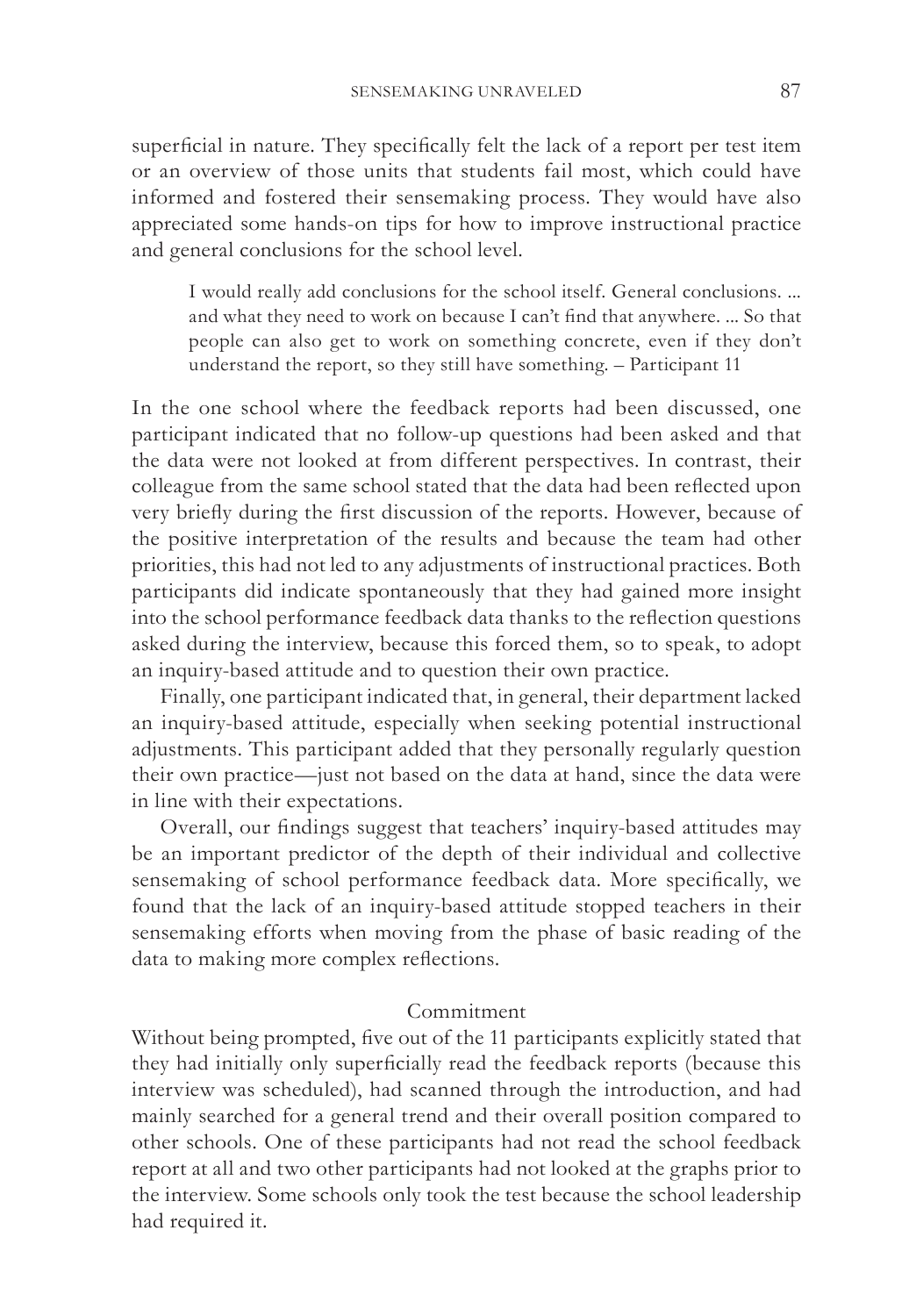Some people don't care about these kinds of inquiries and are only focused on their teaching. ... And I think that if it was not imposed upon us—that we have to engage in this—that it would fade into the background for everyone. ... This is something that would then slide into my drawer of "I'll do it one day," but only when all my other work is finished. ... But, really, like studying documents and things like that, that's just where they lose me. – Participant 5

For all of these participants, this lack of commitment resulted in incomplete, often partially inaccurate, and superficial sensemaking of the school performance feedback data.

Only a few participants indicated that they had individually looked at the reports again afterwards, which had led to corrections of initial sensemaking or additional and more specific interpretations of the data. The participants from the school who had discussed the reports collectively indicated that during the team meeting, questions were asked about the content of the feedback reports and that everyone or nearly everyone participated, which they regarded as a sign of commitment. Four participants, two from the same school, indicated that their department was highly committed anyway when it comes to discussing student outcomes. Yet eight of the 11 participants mentioned to a greater or lesser extent that they felt little personal commitment or involvement regarding the data. They also expected this to be the case among their colleagues in the department. They attributed this, among other things, to the (as they interpreted them) fairly good results, to a lack of commitment in general, and to a lack of commitment regarding educational research in particular. This lack of commitment thus appears to be a fundamental explanatory factor for the lack of deep and accurate (collective) sensemaking.

## **Conclusion and Discussion**

Our aim in this study was to investigate how Flemish teachers make sense of school performance feedback data from standardized tests, to describe the steps they do or do not take in this sensemaking process, and to understand how these steps take shape within the complex context of secondary education. In addition, we wanted to investigate the potential influence of a selected number of explanatory variables on the sensemaking process.

#### *How do individual and collective sensemaking processes take shape?*

In general, we can conclude that the mere availability of school performance feedback data from standardized tests does not automatically give rise to sensemaking of these data. Within the Flemish educational system, which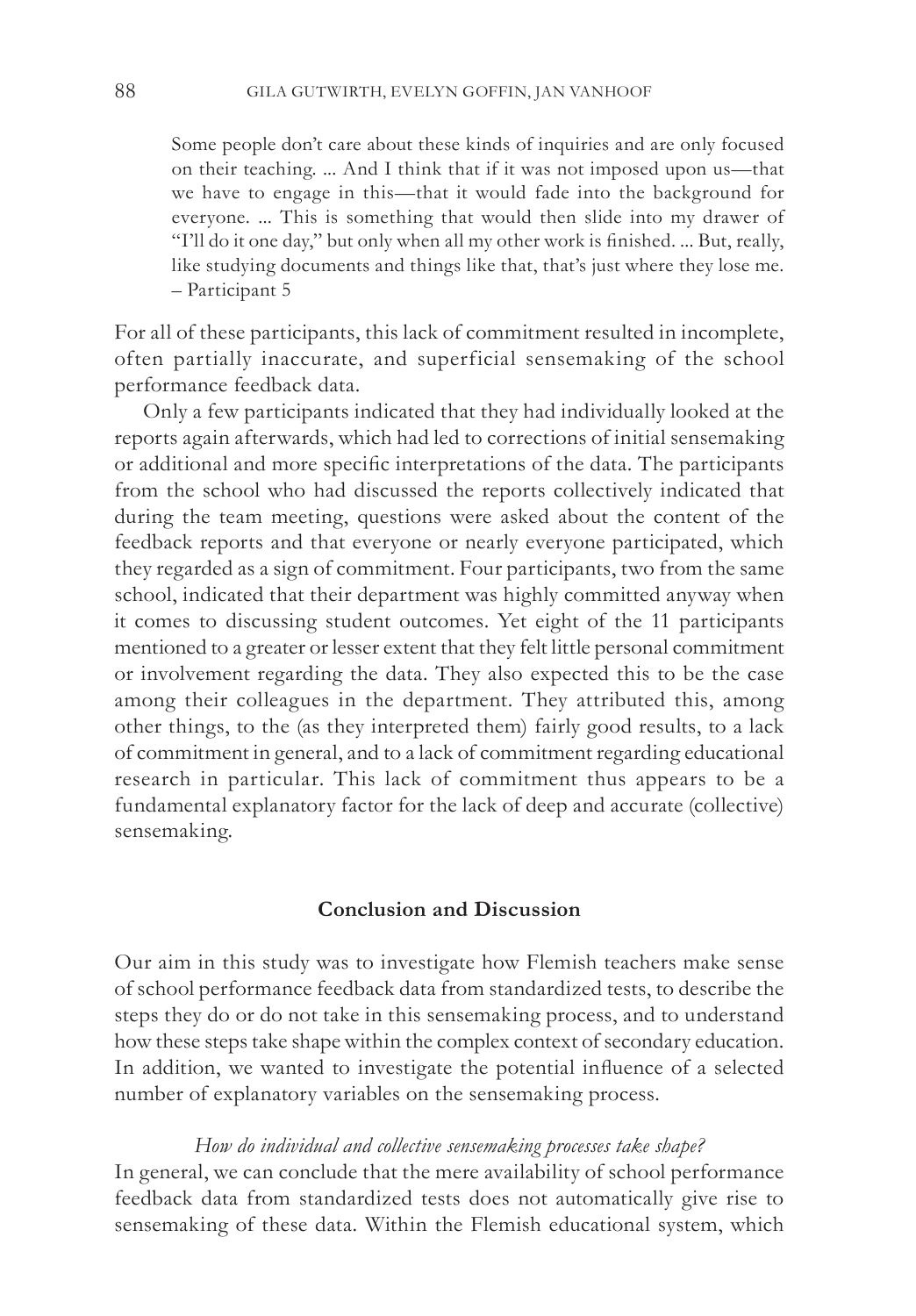gives schools great autonomy in shaping school policy and internal quality assurance, does not mandate central examinations or other forms of standardized testing in secondary education, and grants educators absolute authority over decisions regarding student educational progress, this is a striking finding. We would expect schools that voluntarily choose to take standardized tests, from a school development perspective, to also intensively make use of this information. However, this study shows that hardly any collective sensemaking occurs. None of the school teams involved in the study engaged in in-depth professional dialogue to make sense of the reported outcomes. There is also food for thought in the observation that almost half of the participating teachers were only sent the feedback reports because they would be interviewed about it. Moreover, in all schools, communication from the school leadership had been limited to a request to discuss the feedback reports, without there being any specific expectations tied to this request and without any initiatives to manage, support, or follow-up the sensemaking process.

When we take a closer look at the different steps of the sensemaking process and consider the relationship between intuition and rationality, our findings are consistent with those of prior studies (Datnow et al., 2012; Vanlommel et al., 2017, 2018, 2019). Teachers rely heavily on their intuition during the sensemaking process. What is more, during initial sensemaking, none of the participants employed a purely rational approach to make sense of the school performance feedback data. Their selective attention was focused on things they recognized and understood. According to Chudnoff (2019) and Sinclair (2010), this is not necessarily a problem, provided that teachers have sufficient intuitive expertise to interpret cues correctly. However, our findings that only one teacher triangulated the data with other sources, that the participants hardly reflected on the test results, and that concepts and visualizations were often misunderstood or misinterpreted, called this idea of intuitive expertise into question. In the course of this study, it also turned out that teachers' first impressions often needed to be adjusted and, in some cases, were downright inaccurate compared to what could be objectively determined on the basis of the feedback report. Surprisingly, most teachers were not even aware of this, and it ultimately led to inaccurate or questionable framing. Furthermore, at no point during the judgment phase was any reference made to other data sources in order to support initial and often also intuitive judgments, and attributions for the schools' results were exclusively external.

Since all teachers indicated that they had only superficially read the feedback reports and had looked for general trends and things they intuitively recognized, we may wonder whether their selective attention was unconsciously steered by specific assumptions and feelings about students and class groups. This would be in line with earlier empirical findings in research on sensemaking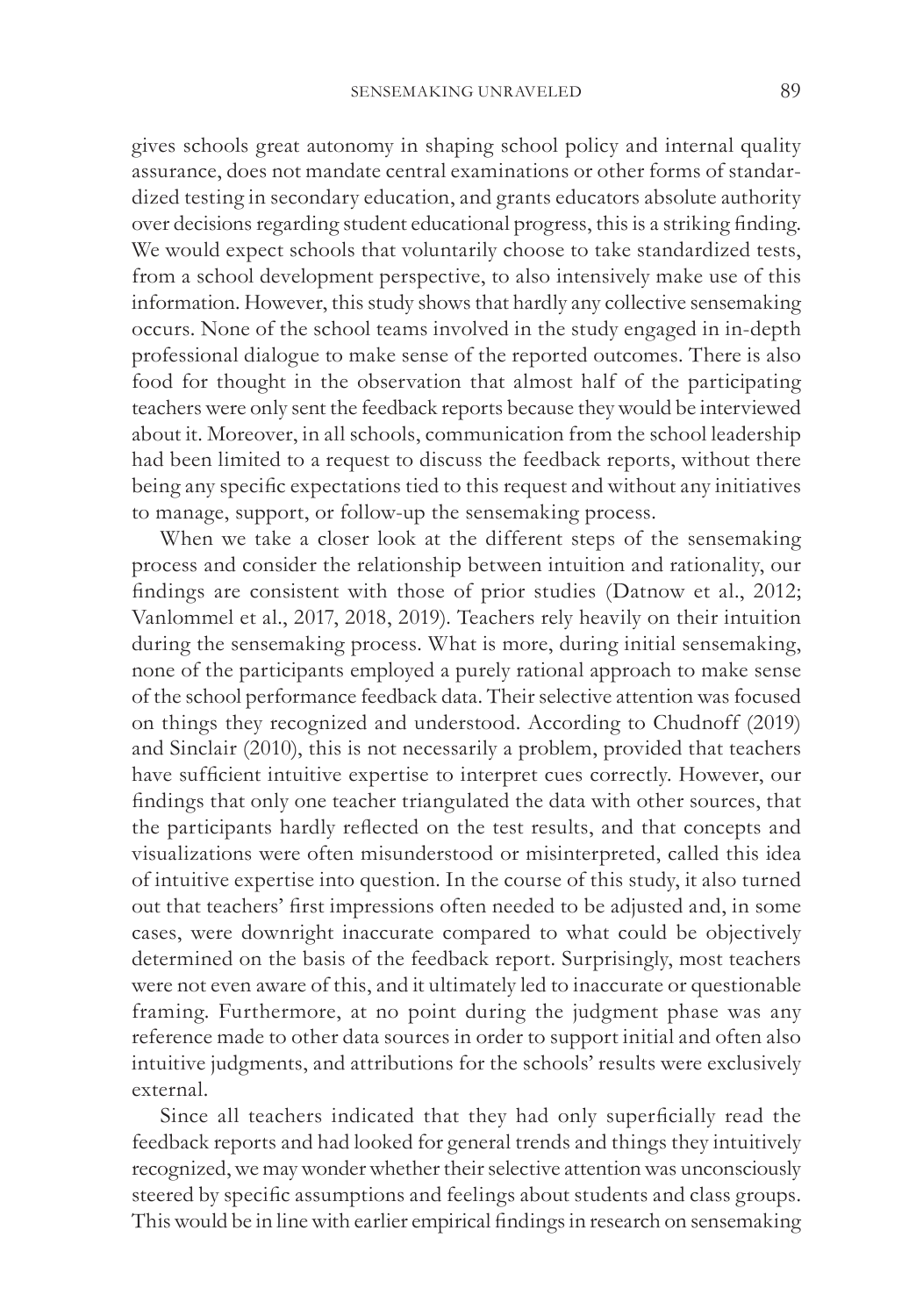in educational settings (Bertrand & Marsh, 2015; Vanlommel et al., 2017, 2019) and with research stating that intuition is not subordinate but complementary to rationality (Calabretta et al., 2017). We can probably also speak of confirmation bias here (Kahneman & Klein, 2009; Vanlommel et al., 2017).

However, in line with Mandinach & Gummer (2016), we argue that sensemaking is an essential part of purposeful and efficient data-driven decision-making processes. If rational data use is indeed this scarce during all the steps taken in initial individual sensemaking, and if individual intuitive expertise is not used to achieve a dynamic interaction process of co-creation and collective sensemaking, the resulting decision-making processes and actions will not adequately address existing gaps and will not have the intended or desired effect on the schools' internal quality assurance (Schildkamp, 2019) and decisions about individual students' learning processes (Vanlommel et al., 2017).

## *Which factors influence sensemaking?*

To answer the second research question, we investigated the impact of trust, expertise, inquiry-based attitude, and commitment on sensemaking of school performance feedback data from standardized tests. We have no indication that a lack of trust is related to the lack of collective sensemaking in schools with respect to school performance feedback data. With one exception, all teachers sensed an atmosphere of openness and trust in their schools and felt their school culture was based on collaboration and knowledge sharing in a safe climate. Likewise, according to our findings, teacher expertise does not appear to have a fundamental impact on the occurrence of sensemaking. In every secondary school, at least some team members will have the necessary and appropriate expertise to correctly interpret the data, which is sufficient according to Krüger (2010). Our findings also show that even in schools where sufficient expertise was present, this had little impact on the depth and rational nature of sensemaking or on the time spent on sensemaking.

A lack of inquiry-based attitude and particularly a lack of commitment within school teams do, however, appear to impede in-depth individual and collective sensemaking of school performance feedback data. A lack of commitment can be explained to a certain extent by teachers' lack of interest in (participating in) research in general. Our study suggests that another and even more important explanatory factor is teachers' feeling that the data presented in the reports are not relevant to their day-to-day instructional practice. Consequently, most teachers did not feel the need to adopt an inquiry-based attitude, and sensemaking remained limited to a general, superficial, and largely intuitive interpretation of the data. A lack of guidance and clear expectations from the school leadership also appeared to contribute to the lack of commitment we found. Since the school performance feedback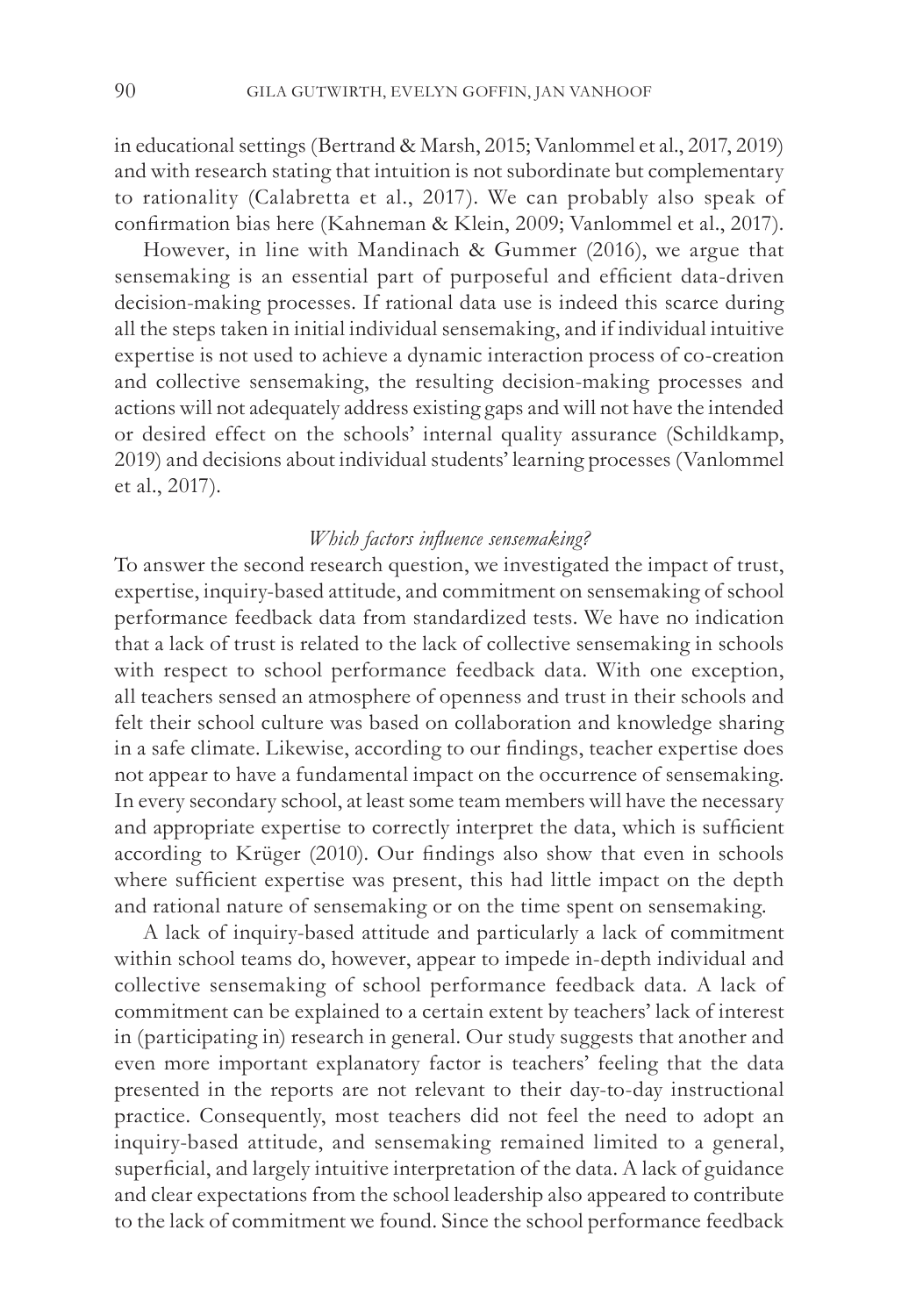is to be used for internal quality assurance, and since mathematics instruction is characterized by a cyclic approach and iterations throughout the different grades, we would have expected that the feedback reports would at least have been distributed to all teachers in the mathematics department. However, this was not the case, leaving teachers with insufficient information to engage in in-depth professional dialogue as a team. These findings are consistent with previous research regarding the link between relevance and instrumental data use among teachers on the one hand and the crucial role of the school leader on the other (Jimerson, 2014; Van Gasse et al., 2015). Finally, lack of commitment to adopting an inquiry-based attitude may explain some teachers' misunderstandings and misinterpretations. We found that teachers who had barely read the introductory sections of the feedback reports, for instance, misinterpreted central concepts and visualizations.

## **Discussion**

In order to increase our understanding of and insight into the phase of sensemaking within the cycle of data use, we unraveled processes of sensemaking of school performance feedback data by secondary school teachers and integrated notions of intuition and rationality into the different steps they undertook in this process. In doing so, we addressed a knowledge gap, since sensemaking of school performance feedback data had not been previously studied in-depth (Schildkamp, 2019). Thus, one of the main scientific contributions of this study is the way we interpreted and conceptualized teachers' intuitive and rational sensemaking processes when making sense of data from standardized testing.

The distinctions we make between intuitive and rational processes pertain to timing, pace, depth, thought processes, and options. These are always dependent on the context in which the teacher operates (Coburn & Tunner, 2011; Abrams et al., 2020). When the teachers in our study intuitively made sense of school performance feedback data, this happened immediately during the initial reading of the feedback reports. Teachers quickly and superficially make sense of the data by looking only at the big picture, at what they recognize, expect, and understand. They are unaware of alternative explanations, and unequivocally choose one particular interpretation of the results. In contrast, rational sensemaking happens over time, when teachers revisit the feedback reports and think about them more deeply, possibly led by guiding questions. This thought process is slower and deliberate. By way of analytical and step-by-step reasoning, they broaden and deepen the sense they previously made of the data and consciously make a choice from among several alternative interpretations.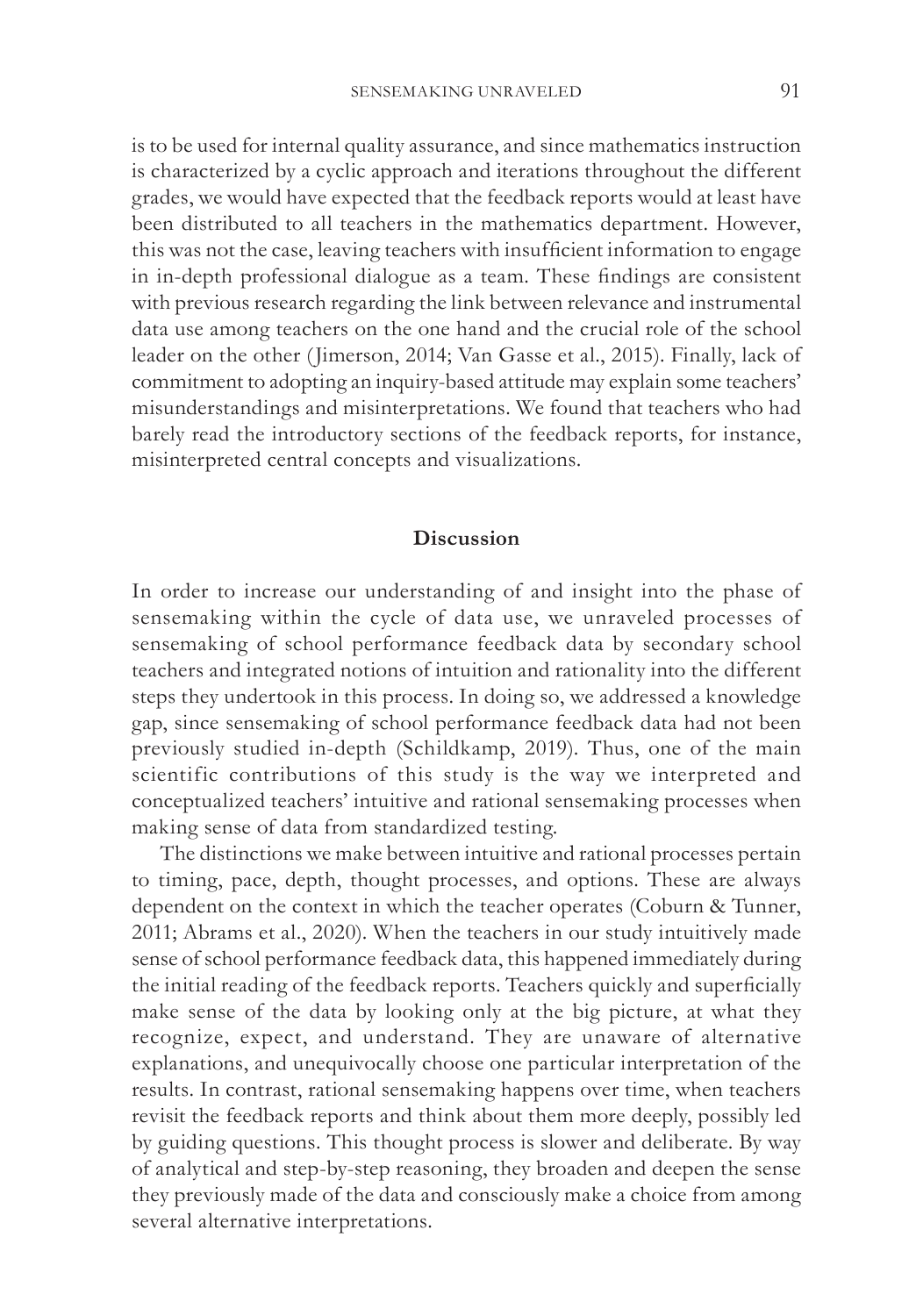From a methodological point of view, this study was also an attempt to investigate an unexplored area in the literature. Since there was no ready-made theoretical framework available and we wanted to gain in-depth insight into sensemaking processes of school performance feedback data from standardized tests, we focused specifically on aspects of intuition and rationality throughout the different steps of the sensemaking process. Brock (2015) as well as Dane and Pratt (2007) argued that measuring intuition and even describing what happens during intuitive processes is complex because these processes are fast and often unconscious. We addressed this issue by having participants go through the different steps identified in the theoretical framework via the think-aloud method during the interviews. Nevertheless, our findings could be further enriched with observations. By observing teachers and departments and by discussing those observations with individual teachers, the validity of our findings regarding sensemaking of school performance feedback data from standardized tests can be further enhanced. Observations offer the opportunity to map the iterative and nonlinear nature of the different steps, as well as the way intuition and rationality are intertwined, as described in research by Kahneman and Frederick (2005) and suggested by our own findings. In a later phase, quantitative research can also be carried out on a large scale in order to investigate the generalizability of our findings. In addition, we propose that future research should investigate how the different steps of the sensemaking process influence each other.

#### **References**

- Abrams, L. M., Varier, D., & Mehdi, T. (2020). The intersection of school context and teachers' data use practice: Implications for an integrated approach to capacity building. *Studies in Educational Evaluation*, *69*, 1–13 . https://doi.org/10.1016/j.stueduc.2020.100868
- Alase, A. (2017). The Interpretative Phenomenological Analysis (IPA): A guide to a good qualitative research approach. *International Journal of Education and Literacy Studies*, *5*(2), 9–19. https://doi.org/10.7575/aiac.ijels.v.5n.2p.9
- Amels, J., Krüger, M., Suhre, C., & van Veen, K. (2019). Impact of inquiry-based working on the capacity to change in primary education. *Journal of Educational Change*, *20*(3), 351–374. https://doi.org/10.1007/s10833-019-09337-3
- Amidu, A. R., Boyd, D., & Gobet, F. (2019). A study of the interplay between intuition and rationality in valuation decision making. *Journal of Property Research*, *36*(4), 387–418. https:// doi.org/10.1080/09599916.2019.1687572
- Attfield, S., & Baber, C. (2017, June 20). *Elaborating the frames of data-frame theory*. 13<sup>th</sup> International Conference on Naturalistic Decision Making, Bath, United Kingdom.
- Attfield, S., Fields, B., & Baber, C. (2018). A resources model for distributed sensemaking. *Cognition, Technolog y and Work*, *20*(4), 651–664. https://doi.org/10.1007/s10111-018-0529-4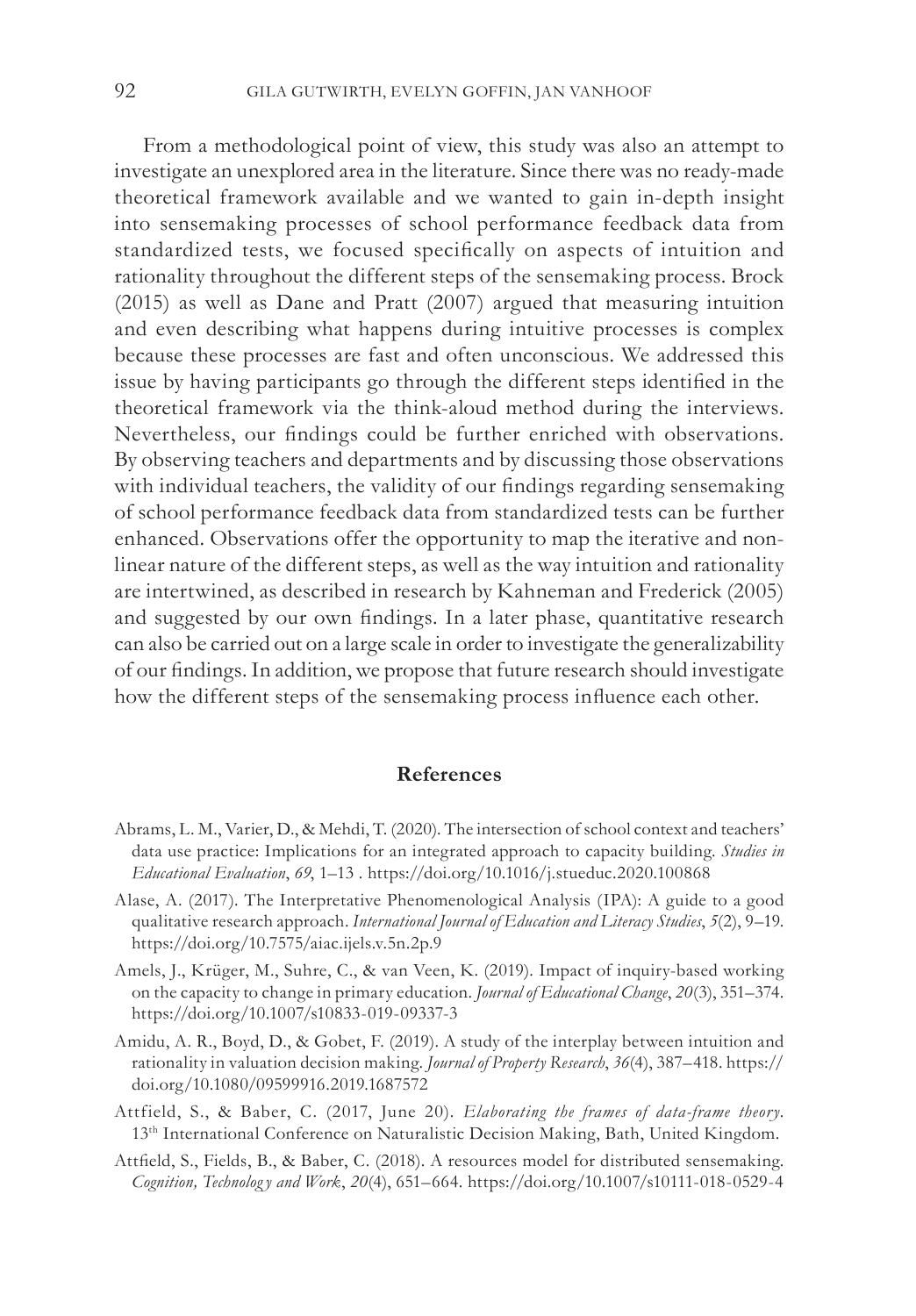- Avby, G. (2015). Professional practice as processes of muddling through: A study of learning and sense making in social work. *Vocations and Learning*, *8*(1), 95–113. https://doi. org/10.1007/s12186-014-9123-y
- Beck, J. S., & Nunnaley, D. (2021). A continuum of data literacy for teaching. *Studies in Educational Evaluation*, *69*, 1–8. https://doi.org/10.1016/j.stueduc.2020.100871
- Bertrand, M., & Marsh, J. A. (2015). Teachers' sensemaking of data and implications for equity. *American Educational Research Journal*, *52*(5), 861–893. https://doi.org/10.3102/0002831215599251
- Bolhuis, E., Schildkamp, K., & Voogt, J. (2016). Data-based decision making in teams: Enablers and barriers. *Educational Research and Evaluation*, *22*(3–4), 213–233. https: //doi.org/10.1080/13803611.2016.1247728
- Brock, R. (2015). Intuition and insight: Two concepts that illuminate the tacit in science education. *Studies in Science Education*, *51*(2), 127–167. https://doi.org/10.1080/03057267.20 15.1049843
- Calabretta, G., Gemser, G., & Wijnberg, N. M. (2017). The interplay between intuition and rationality in strategic decision making: A paradox perspective. *Organization Studies*, *38*(3–4), 365–401. https://doi.org/10.1177/0170840616655483
- Cameron, M., & Lovett, S. (2015). Sustaining the commitment and realising the potential of highly promising teachers. *Teachers and Teaching: Theory and Practice*, *21*(2), 150–163. https://doi.org/10.1080/13540602.2014.928132
- Cecez-Kecmanovic, D. (2004). A sensemaking model of knowledge in organisations: A way of understanding knowledge management and the role of information technologies. *Knowledge Management Research & Practice*, *2*(3), 155–168. https://doi.org/10.1057/palgrave. kmrp.8500040
- Chi, M. T. H., Feltovich, P. J., & Glaser, R. (1981). Categorization and representation of physics problems by experts and novices. *Cognitive Science*, *5*(2), 121–152. https://doi. org/10.1207/s15516709cog0502\_2
- Christman, J. B., Ebby, C., & Edmunds, K. (2016). Data use practices for improved mathematics teaching and learning: The importance of productive dissonance and recurring feedback cycles. *Teachers College Record*, *118*(11), 1–32.
- Chudnoff, E. (2019). In search of intuition. *Australasian Journal of Philosophy*, *98*(3), 465–480. https://doi.org/10.1080/00048402.2019.1658121
- Coburn, C. E., & Turner, E. O. (2011). Research on data use: A framework and analysis. *Measurement: Interdisciplinary Research & Perspective*, *9*(4), 173–206. https://doi.org/10.1080/ 15366367.2011.626729
- Cohen, L., Martin, S., McCulloch, G., O'Sullivan, C., Manion, L., Morrison, K., & Bell, R. (2011). *Research methods in education* (7<sup>th</sup> ed.). Routledge.
- Cook, L., & Gregory, M. (2019). Making sense of sensemaking: Conceptualising how child and family social workers process assessment information. *Child Care in Practice*, *26*(2), 182–195. https://doi.org/10.1080/13575279.2019.1685458
- Dane, E., & Pratt, M. G. (2007). Exploring intuition and its role in managerial decision making. *Academy of Management Review*, *32*(1), 33–54. https://doi.org/10.5465/AMR.2007.23463682
- Datnow, A., & Park, V. (2018). Opening or closing doors for students? Equity and data use in schools. *Journal of Educational Change*, *19*(2), 131–152. https://doi.org/10.1007/s10833- 018-9323-6
- Datnow, A., Park, V., & Kennedy-Lewis, B. (2012). High school teachers' use of data to inform instruction. *Journal of Education for Students Placed at Risk*, *17*(4), 247–265. https://doi. org/10.1080/10824669.2012.718944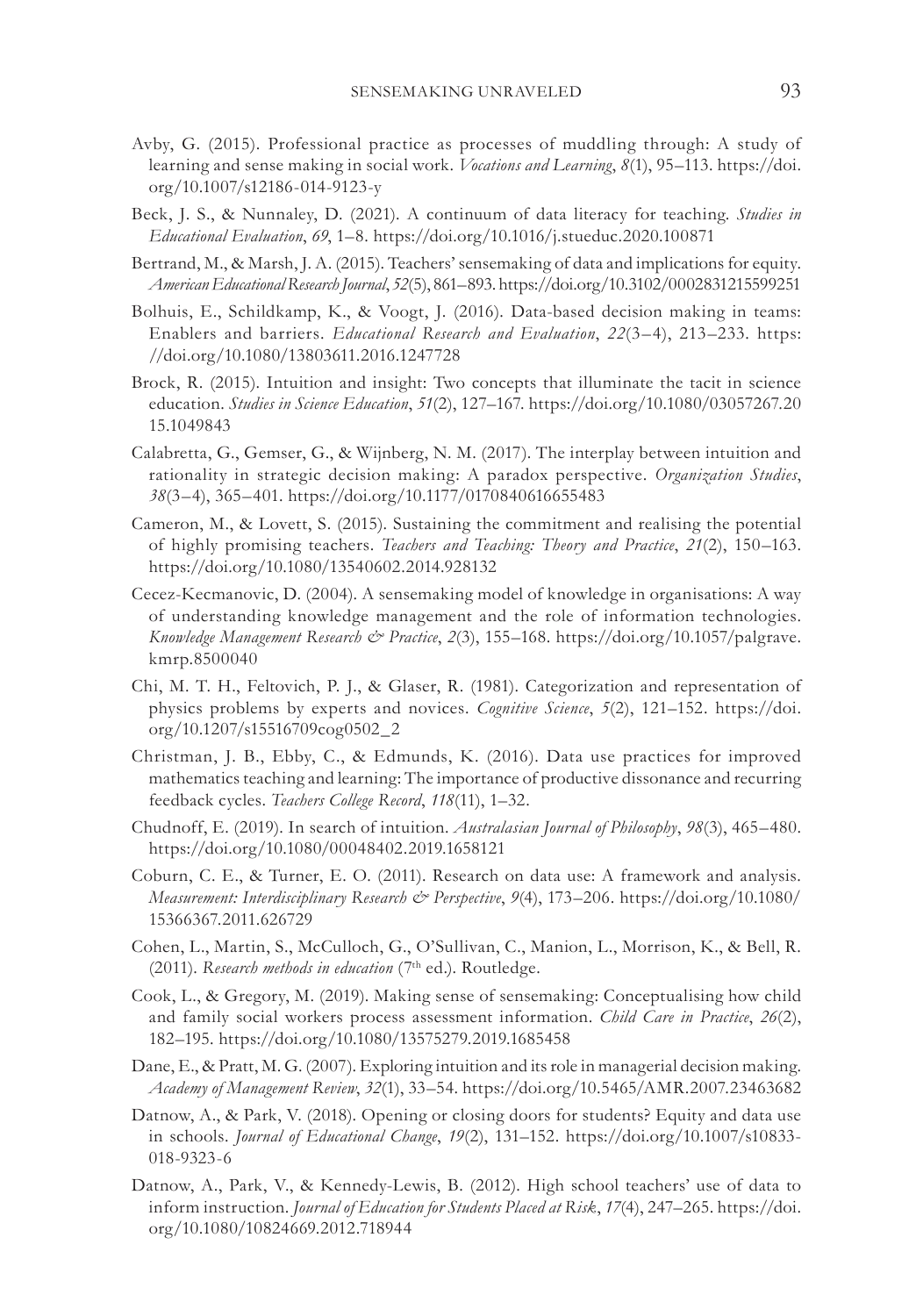- Day, C., & Gu, Q. (2007). Variations in the conditions for teachers' professional learning and development: Sustaining commitment and effectiveness over a career. *Oxford Review of Education*, *33*(4), 423–443. https://doi.org/10.1080/03054980701450746
- Donche, V. (2015). *Inleiding in methoden en technieken. Een open leerpakket [Introduction to methods and techniques. An open learning package].* University of Antwerp.
- Eccles, D. W., & Arsal, G. (2017). The think aloud method: What is it and how do I use it? *Qualitative Research in Sport, Exercise and Health*, *9*(4), 514–531. https://doi.org/10.1080/215 9676X.2017.1331501
- Edmondson, A. (1999). Psychological safety and learning behavior in work teams. *Administrative Science Quarterly*, *44*(2), 350–383. https://doi.org/10.2307/2666999
- Edmondson, A. C., & Lei, Z. (2014). Psychological safety: The history, renaissance, and future of an interpersonal construct. *Annual Review of Organizational Psychology and Organizational Behavior*, *1*(1), 23–43. https://doi.org/10.1146/annurev-orgpsych-031413-091305
- Fransson, G., & Frelin, A. (2016). Highly committed teachers: What makes them tick? A study of sustained commitment. *Teachers and Teaching: Theory and Practice*, *22*(8), 896–912. https://doi.org/10.1080/13540602.2016.1201469
- Gephart, R. P., Topal, C., & Zhang, Z. (2010). Future-oriented sensemaking: Temporalities and institutional legitimation. In T. Hernes & S. Maitlis (Eds.), *Process, sensemaking and organizing* (pp. 275–312). Oxford University Press. https://doi.org/10.1093/acprof:oso/ 9780199594566.003.0013
- Gergen, K. J., Gergen, M. M., & Barrett, F. J. (2004). Dialogue: Life and death of the organization. In D. Grant, C. Oswick, & L. Putnam (Eds.), *The Sage handbook of organizational discourse* (pp. 39–60). Sage. https://doi.org/10.4135/9781848608122.n2
- Hill, R. C., & Levenhagen, M. (1995). Metaphors and mental models: Sensemaking and sensegiving in innovative and entrepreneurial activities. *Journal of Management*, *21*(6), 1057–1074. https://doi.org/10.1177/014920639502100603
- Horn, I. S., & Little, J. W. (2010). Attending to problems of practice: Routines and resources for professional learning in teachers' workplace interactions. *American Educational Research Journal*, *47*(1), 181–217. https://doi.org/10.3102/0002831209345158
- Jimerson, J. B. (2014). Thinking about data: Exploring the development of mental models for "data use" among teachers and school leaders. *Studies in Educational Evaluation*, *42*, 5–14. https://doi.org/10.1016/j.stueduc.2013.10.010
- Kahneman, D. (2011). *Thinking, fast and slow*. Business Contact.
- Kahneman, D., & Frederick, S. (2005). A model of heuristic judgment. In K. Holyoak & B. Morrison (Eds.). *Cambridge handbook of thinking and reasoning* (pp. 267–293). Cambridge University Press.
- Kahneman, D., & Klein, G. (2009). Conditions for intuitive expertise: A failure to disagree. *American Psychologist*, *64*(6), 515–526. https://doi.org/10.1037/a0016755
- Kahneman, D., & Tversky, A. (1979). Prospect Theory: An analysis of decision under risk. *Econometrica*, *47*(2), 263–291.
- Klein, G., Phillips, J. K., Rall, E. L., & Peluso, D. A. (2007). A data-frame theory of sensemaking. In *Expertise out of context: Proceedings of the sixth international conference on naturalistic decision making* (pp. 113–155). Lawrence Erlbaum Associates.
- Krüger, M. L. (2018). *Onderzoeksmatig leidinggeven: Handreiking voor schoolleiders en bestuurders [Inquiry-based leadership: Guide for school leaders and administrators].* ACCO.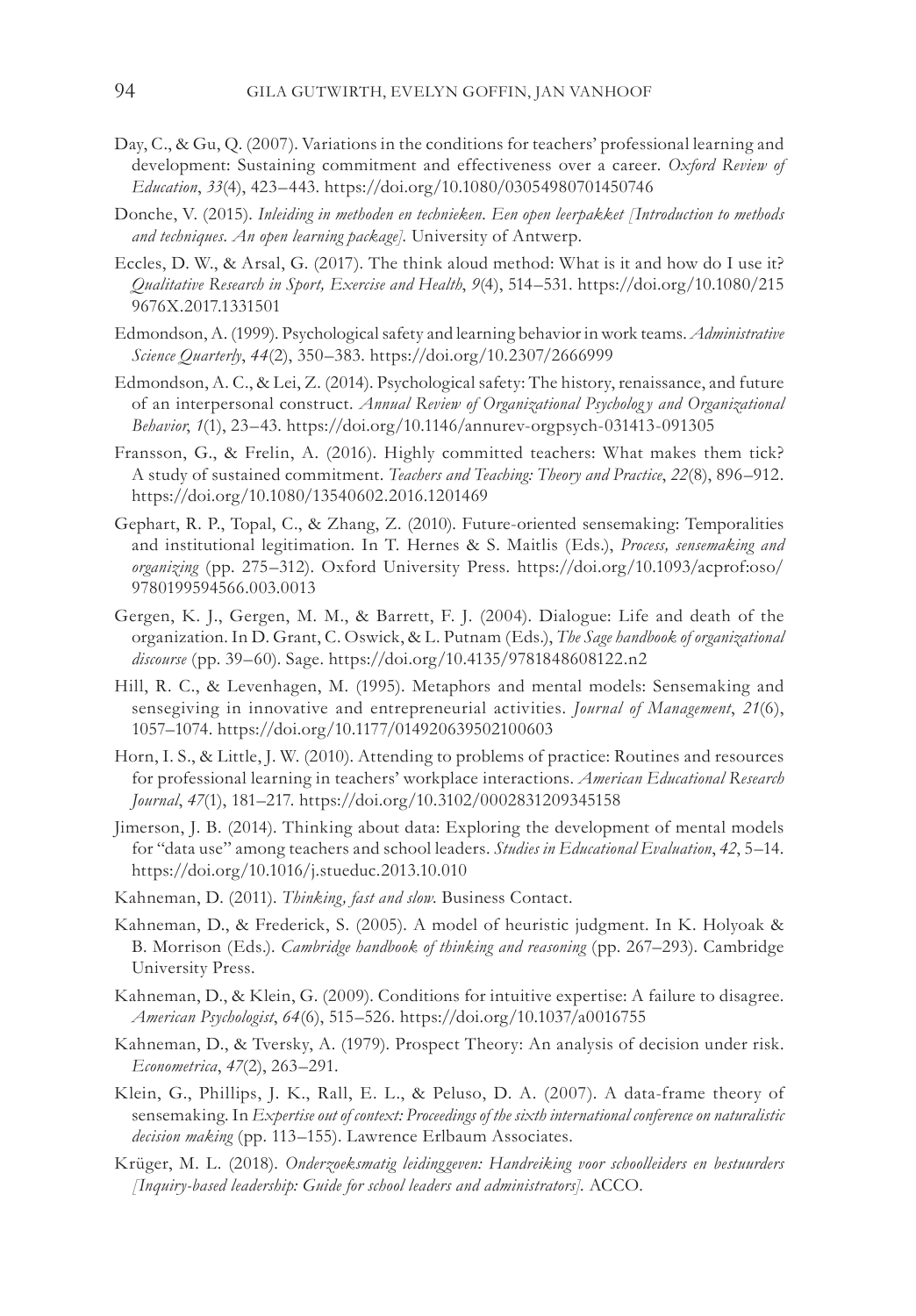- Krüger, M. L. (2010). *De invloed van schoolleiderschap op het onderzoeksmatig handelen van leraren in veranderingsprocessen [The impact of school leadership on teachers' inquiry-based work in change processes].*  Hogeschool van Amsterdam.
- Kudesia, R. S. (2017). Organizational sensemaking. In *Oxford Research Encyclopedia of Psycholog y* (pp. 1–42). Oxford University Press. https://doi.org/10.1093/acrefore/9780190236557.013.78
- Lai, M. K., Wilson, A., McNaughton, S., & Hsiao, S. (2014). Improving achievement in secondary schools: Impact of a literacy project on reading comprehension and secondary school qualifications. *Reading Research Quarterly*, *49*(3), 305–334. https://doi.org/10.1002/ rrq.73
- Maitlis, S. (2005). The social processes of organizational sensemaking. *Academy of Management Journal*, *48*(1), 21–49. https://doi.org/10.5465/AMJ.2005.15993111
- Maitlis, S., & Christianson, M. (2014). Sensemaking in organizations: Taking stock and moving forward. *The Academy of Management Annals*, *8*(1), 57–125. https://doi.org/10.1080 /19416520.2014.873177
- Maitlis, S., Vogus, T. J., & Lawrence, T. B. (2013). Sensemaking and emotion in organizations. *Organizational Psycholog y Review*, *3*(3), 222–247. https://doi.org/10.1177/2041386613489062
- Mandinach, E. B., & Gummer, E. S. (2016). What does it mean for teachers to be data literate: Laying out the skills, knowledge, and dispositions. *Teaching and Teacher Education*, *60*, 366–376. https://doi.org/10.1016/j.tate.2016.07.011
- Mandinach, E. B., & Schildkamp, K. (2021). Misconceptions about data-based decision making in education: An exploration of the literature. *Studies in Educational Evaluation*, *69*, 1–10. https://doi.org/10.1016/j.stueduc.2020.100842
- Mausethagen, S., Prøitz, T. S., & Skedsmo, G. (2019). School leadership in data use practices: Collegial and consensus-oriented. *Educational Research*, *61*(1), 70–86. https://doi.org/10.10 80/00131881.2018.1561201
- Nonaka, I., & Takeuchi, H. (1995). *The knowledge-creating company.* Oxford University Press.
- Prenger, R., & Schildkamp, K. (2018). Data-based decision making for teacher and student learning: A psychological perspective on the role of the teacher. *Educational Psycholog y*, *38*(6), 734–752. https://doi.org/10.1080/01443410.2018.1426834
- Roesch-Marsh, A. (2018). Professional relationships and decision making in social work: Lessons from a Scottish case study of secure accommodation decision making. *Qualitative Social Work*, *17*(3), 405–422. https://doi.org/10.1177/1473325016680285
- Salas, E., Rosen, M. A., & DiazGranados, D. (2010). Expertise-based intuition and decision making in organizations. *Journal of Management*, *36*(4), 941–973. https://doi.org/10.1177/ 0149206309350084
- Sammons, P., Day, C., Kington, A., Gu, Q., Stobart, G., & Smees, R. (2007). Exploring variations in teachers' work, lives and their effects on pupils: Key findings and implications from a longitudinal mixed-method study. *British Educational Research Journal*, *33*(5), 681–701. https://doi.org/10.1080/01411920701582264
- Schildkamp, K. (2019). Data-based decision-making for school improvement: Research insights and gaps. *Educational Research*, *61*(3), 257–273. https://doi.org/10.1080/00131881. 2019.1625716
- Schildkamp, K., Lai, M. K., & Earl, L. (Eds.) (2013). *Data-based decision making in education. Challenges and Opportunities*. Springer.
- Schildkamp, K., Smit, M., & Blossing, U. (2019). Professional development in the use of data: From data to knowledge in data teams. *Scandinavian Journal of Educational Research*, *63*(3), 393–411. https://doi.org/10.1080/00313831.2017.1376350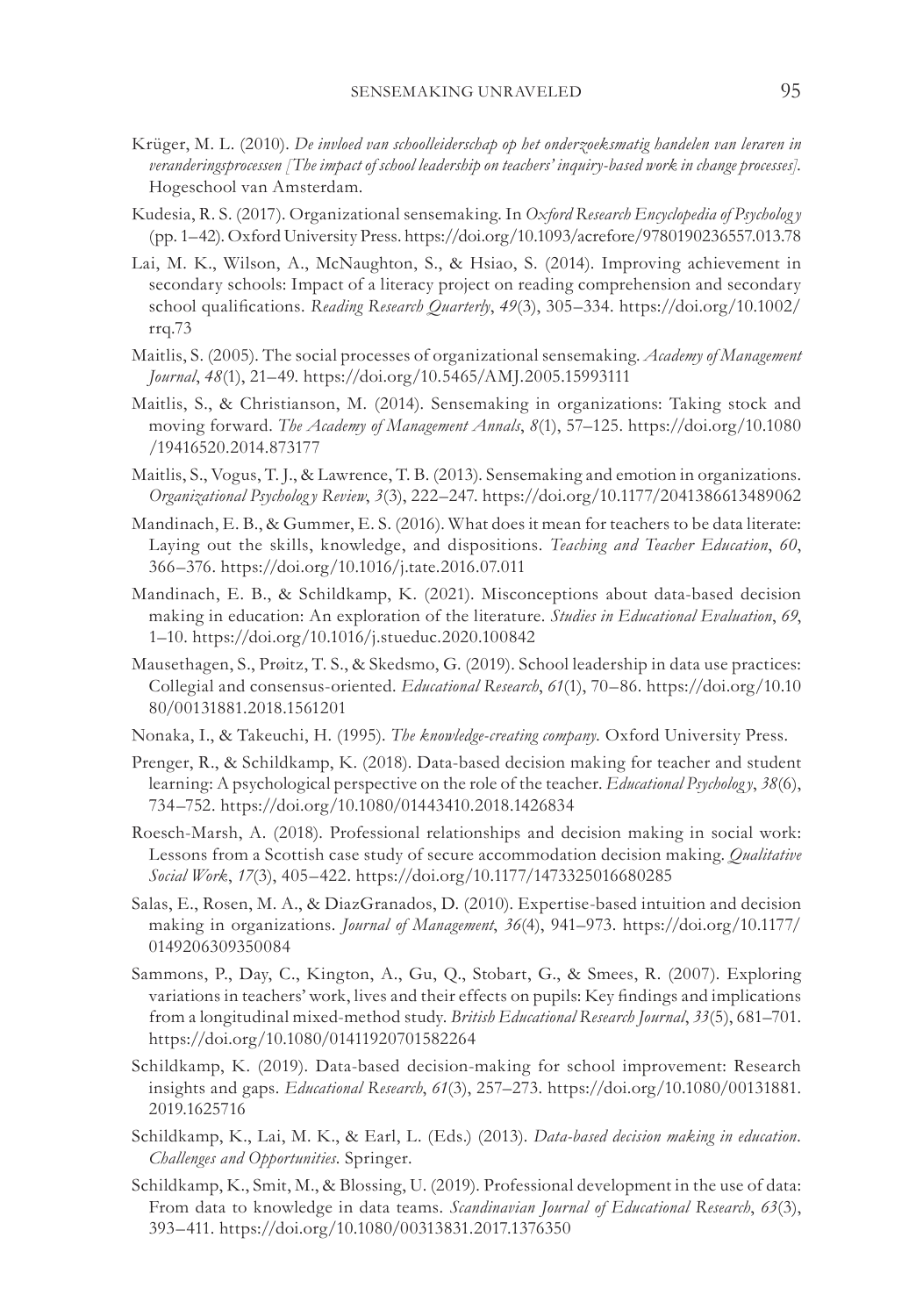- Schildkamp, K., & Teddlie, C. (2008). School performance feedback systems in the USA and in The Netherlands: A comparison. *Educational Research and Evaluation*, *14*(3), 255–282. https://doi.org/10.1080/13803610802048874
- Shleifer, A. (2012). Psychologists at the gate: A review of Daniel Kahneman's Thinking, Fast and Slow. *Journal of Economic Literature*, *50*(4)*,* 1080-91. http://doi.org/10.1257/jel.50.4.1080
- Sinclair, M. (2010). Misconceptions about intuition. *Psychological Inquiry*, *21*(4), 378–386. https://doi.org/10.1080/1047840X.2010.523874
- Spillane, J. P. (2012). Data in practice: Conceptualizing the data-based decision-making phenomena. *American Journal of Education*, *118*(2), 113–141. https://doi.org/10.1086/663283
- Spillane, J. P., & Miele, D. B. (2007). Evidence in practice: A framing of the terrain. *Teachers College Record,* 109(13), 46-73.
- Spillane, J. P., Reiser, B. J., & Reimer, T. (2002). Policy implementation and cognition: Reframing and refocusing implementation research. *Review of Educational Research*, *72*(3), 387–431. https://doi.org/10.3102/00346543072003387
- Tsoukas, H. (2009). A dialogical approach to the creation of new knowledge in organizations. *Organization Science*, *20*(6), 941–957. https://doi.org/10.1287/orsc.1090.0435
- Uiterwijk-Luijk, L., Krüger, M., Zijlstra, B., & Volman, M. (2017). The relationship between psychological factors and inquiry-based working by primary school teachers. *Educational Studies*, *43*(2), 147–164. https://doi.org/10.1080/03055698.2016.1248901
- Van Gasse, R., Vanhoof, J., Mahieu, P., & Van Petegem, P. (2015). *Informatiegebruik door schoolleiders en leerkrachten [Information use by school leaders and teachers].* Garant.
- Van Gasse, R., Vanhoof, J., & de Vos, W. (2014). Informatiegebruik in verantwoordingsgerichte en schoolontwikkelingsgerichte onderwijssystemen: Een Nederlands-Vlaams perspectief [Information use in accountability oriented and school development oriented education systems: A Dutch-Flemish perspective]. *Pedagogiek*, *34*(2), 84–106.
- Van Gasse, R., Vanlommel, K., Vanhoof, J., & Van Petegem, P. (2017). The impact of collaboration on teachers' individual data use. *School Effectiveness and School Improvement*, *28*(3), 489–504. https://doi.org/10.1080/09243453.2017.1321555
- Vanhoof, J., Verhaeghe, G., Verhaeghe, J. P., Valcke, M., & Van Petegem, P. (2011). The influence of competences and support on school performance feedback use. *Educational Studies*, *37*(2), 141–154. https://doi.org/10.1080/03055698.2010.482771
- Vanlommel, K., & Schildkamp, K. (2019). How do teachers make sense of data in the context of high-stakes decision making? *American Educational Research Journal*, *56*(3), 792–821. https:// doi.org/10.3102/0002831218803891
- Vanlommel, K., Van Gasse, R., Vanhoof, J., & Van Petegem, P. (2018). Teachers' high-stakes decision making. How teaching approaches affect rational and intuitive data collection. *Teaching and Teacher Education*, *71*, 108–119. https://doi.org/10.1016/j.tate.2017.12.011
- Vanlommel, K., Van Gasse, R., Vanhoof, J., & Van Petegem, P. (2017). Teachers' decisionmaking: Data based or intuition driven? *International Journal of Educational Research*, *83*, 75–83. https://doi.org/10.1016/j.ijer.2017.02.013
- Verhaeghe, G., Vanhoof, J., Valcke, M., & Van Petegem, P. (2010). Using school performance feedback: Perceptions of primary school principals. *School Effectiveness and School Improvement*, *21*(2), 167–188. https://doi.org/10.1080/09243450903396005
- Visscher, A. J., & Coe, R. (2003). School performance feedback systems: Conceptualisation, analysis, and reflection. *School Effectiveness and School Improvement*, *14*(3), 321–349. https:// doi.org/10.1076/sesi.14.3.321.15842